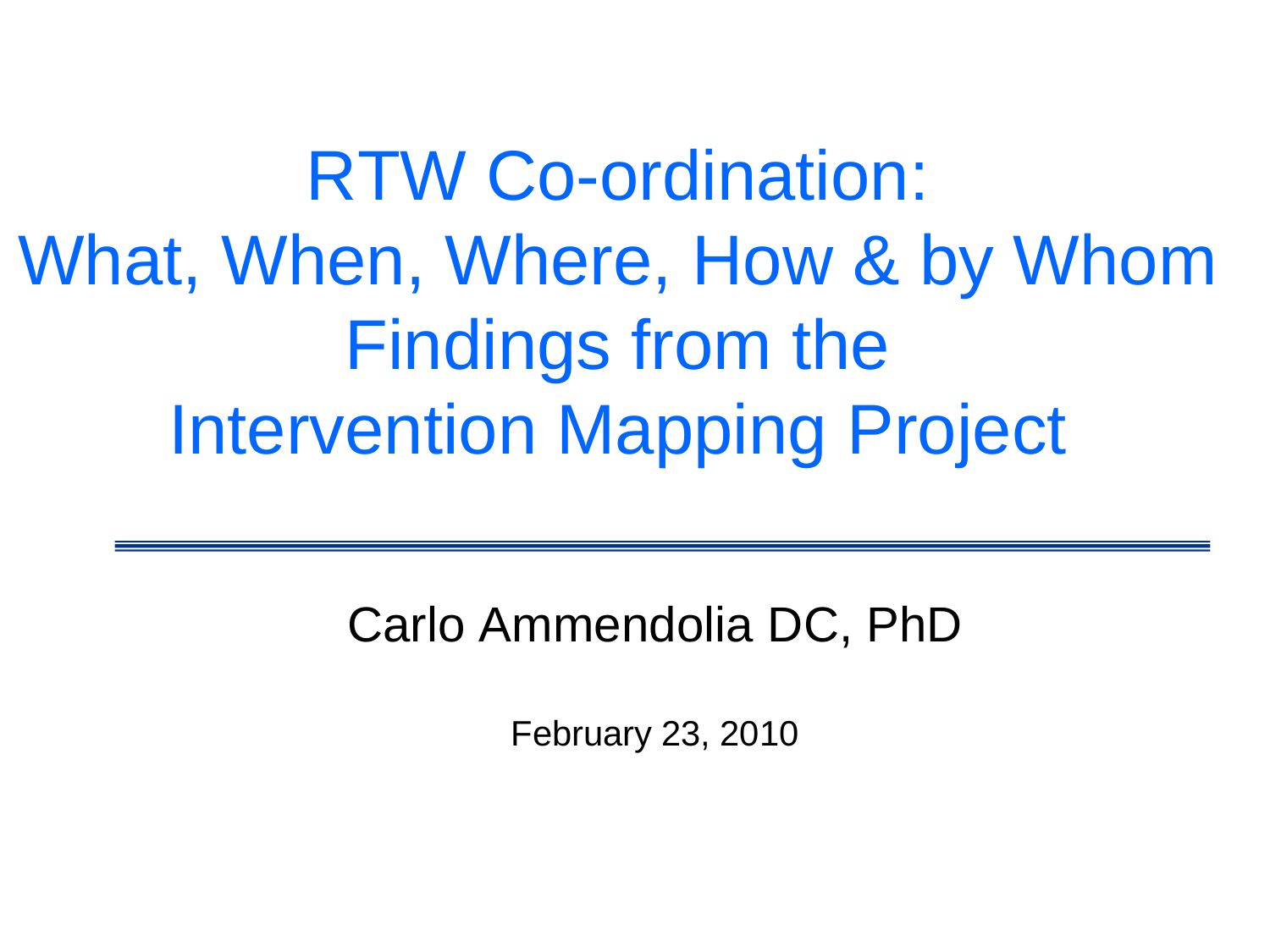

- To learn about the background of the intervention mapping (IM) project
- To learn about the IM methodology
- To learn about feedback from stakeholders
- To learn about important elements for successful RTW coordination
- To learn about the RTW program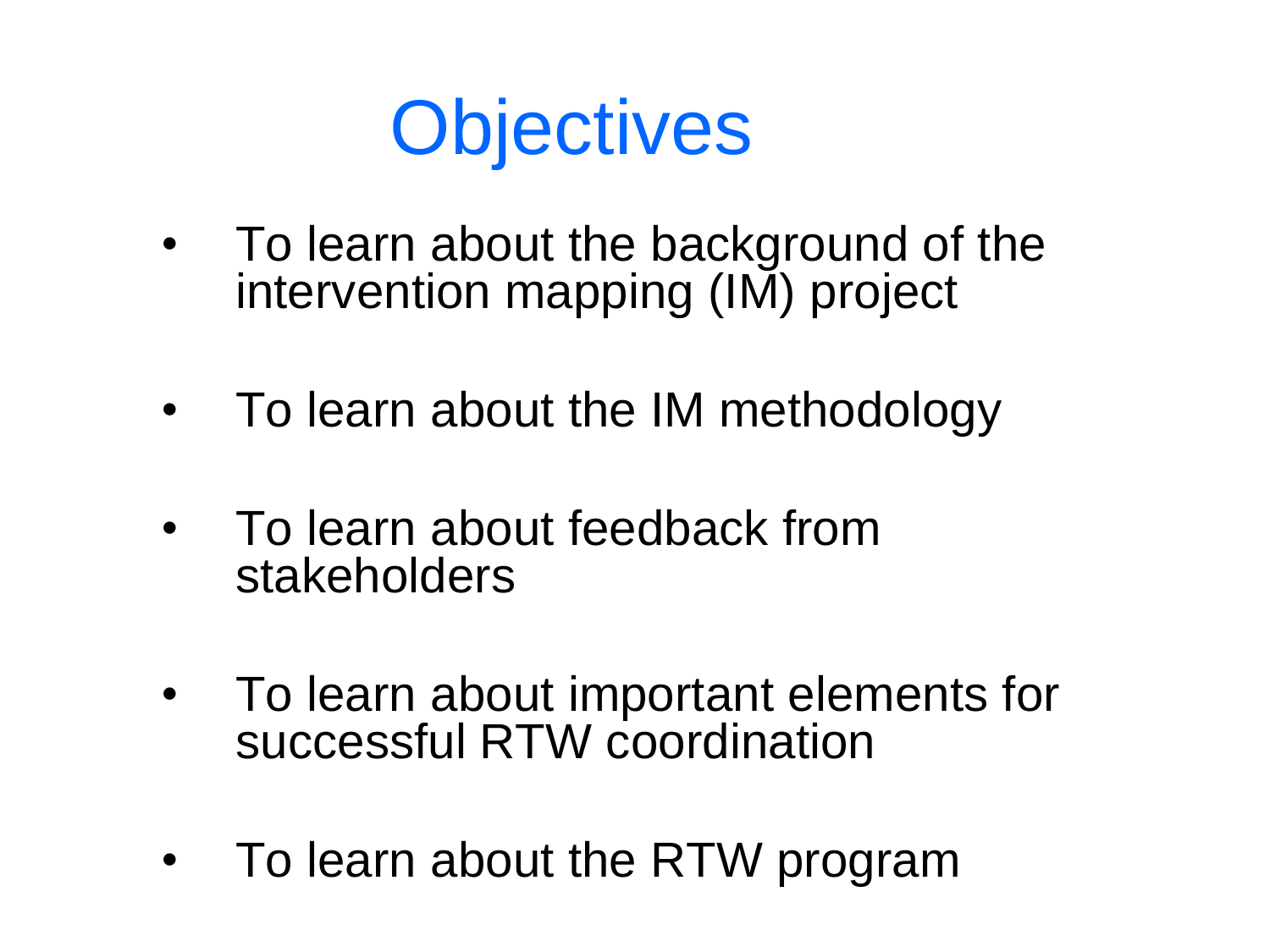### Trends in Lost Time Claims

#### THE 2005 SERVICE SECTOR PERFORMACE RECORD



#### DAYS LOST IN INJURY YEAR



Ontario Service Safety Alliance *2005 Annual Report*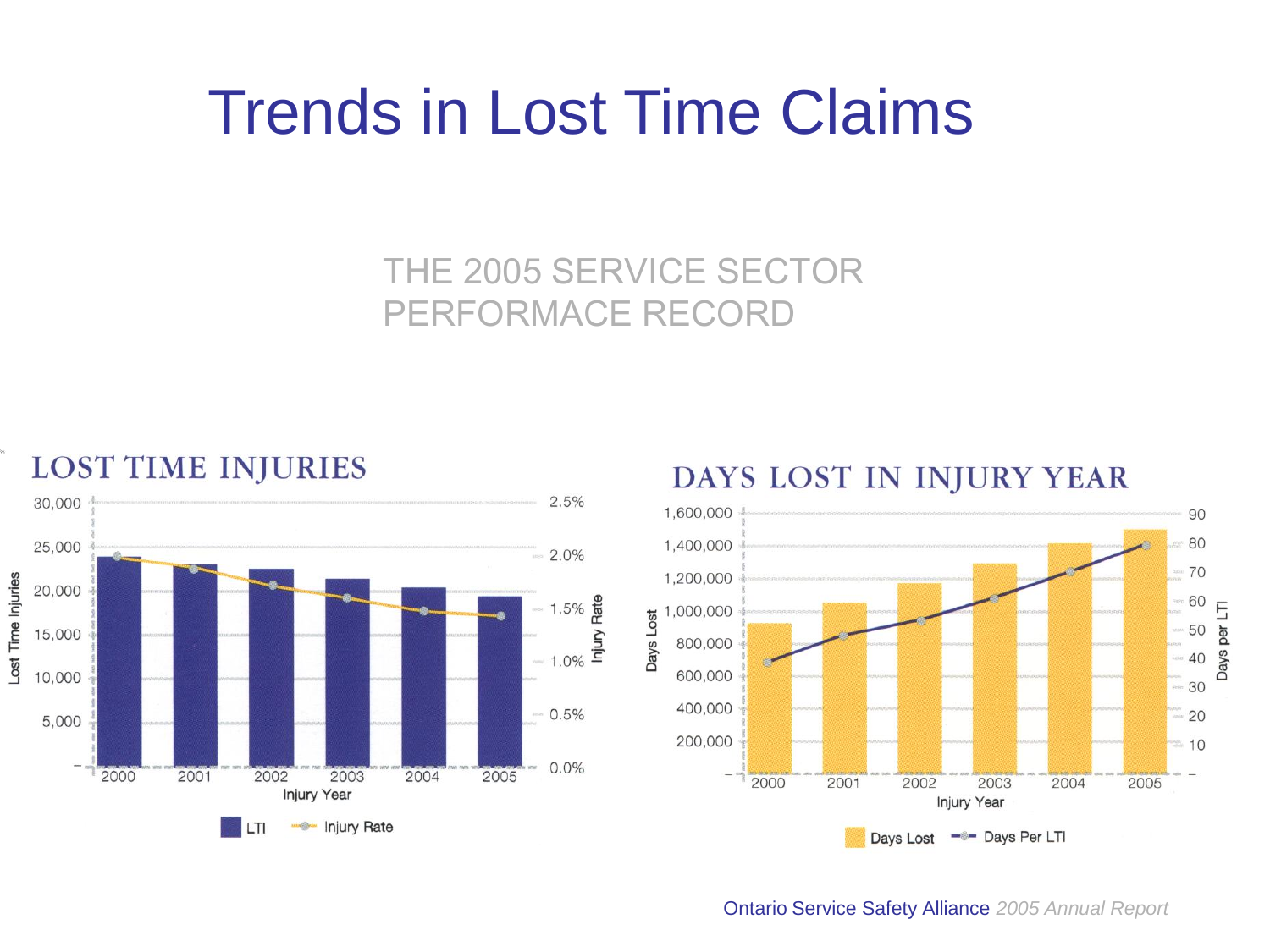## RTW Coordination

### The Evidence

- Reduce long-term disability
- Reduce costs

[Franche 2005]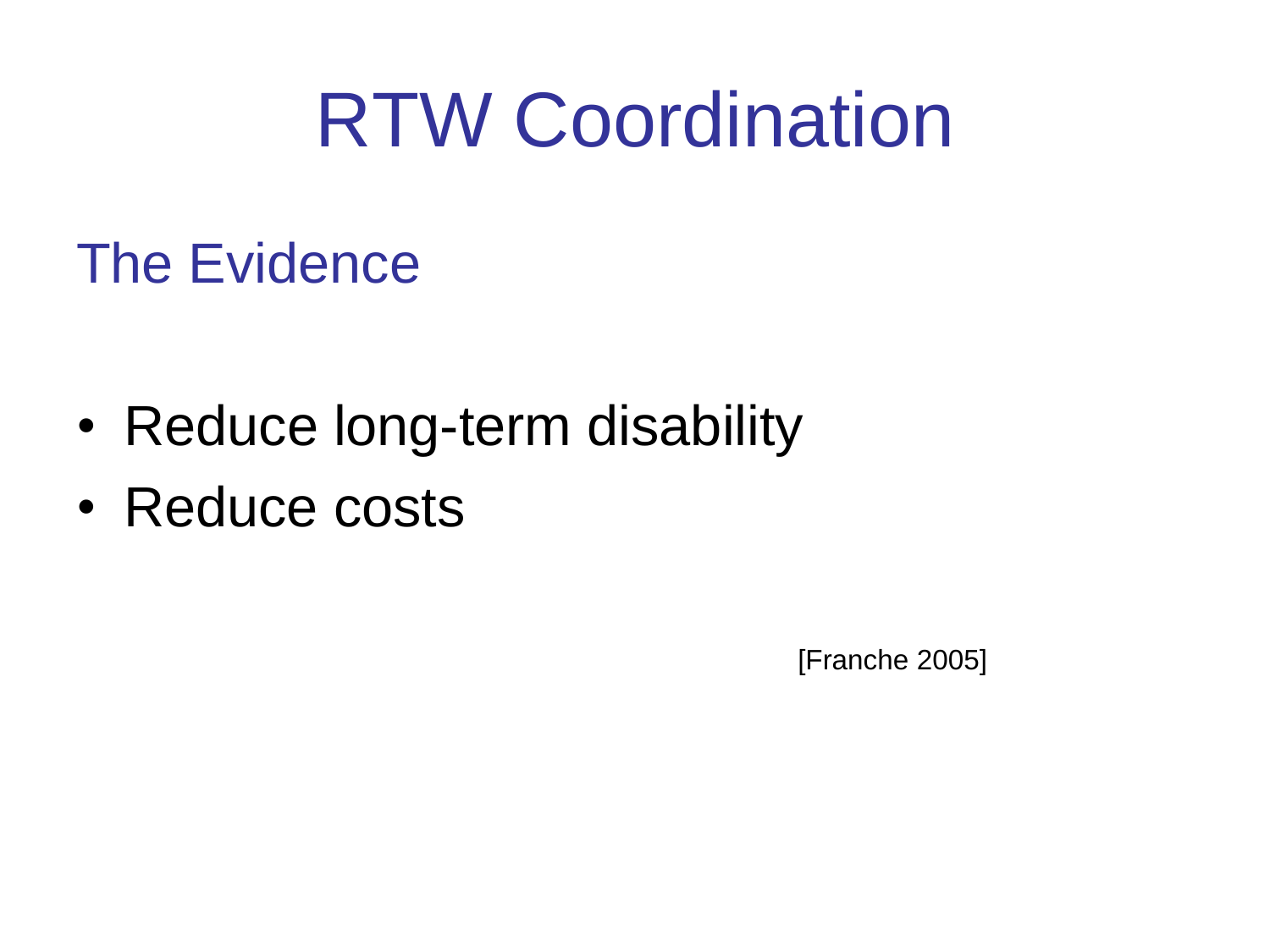## RTW Coordination

"The What"

Coordinated and active participation of important stakeholders in RTW with a focus at the workplace

Coordination done by one or more persons e.g. RTW coordinator

[Gardiner 2010]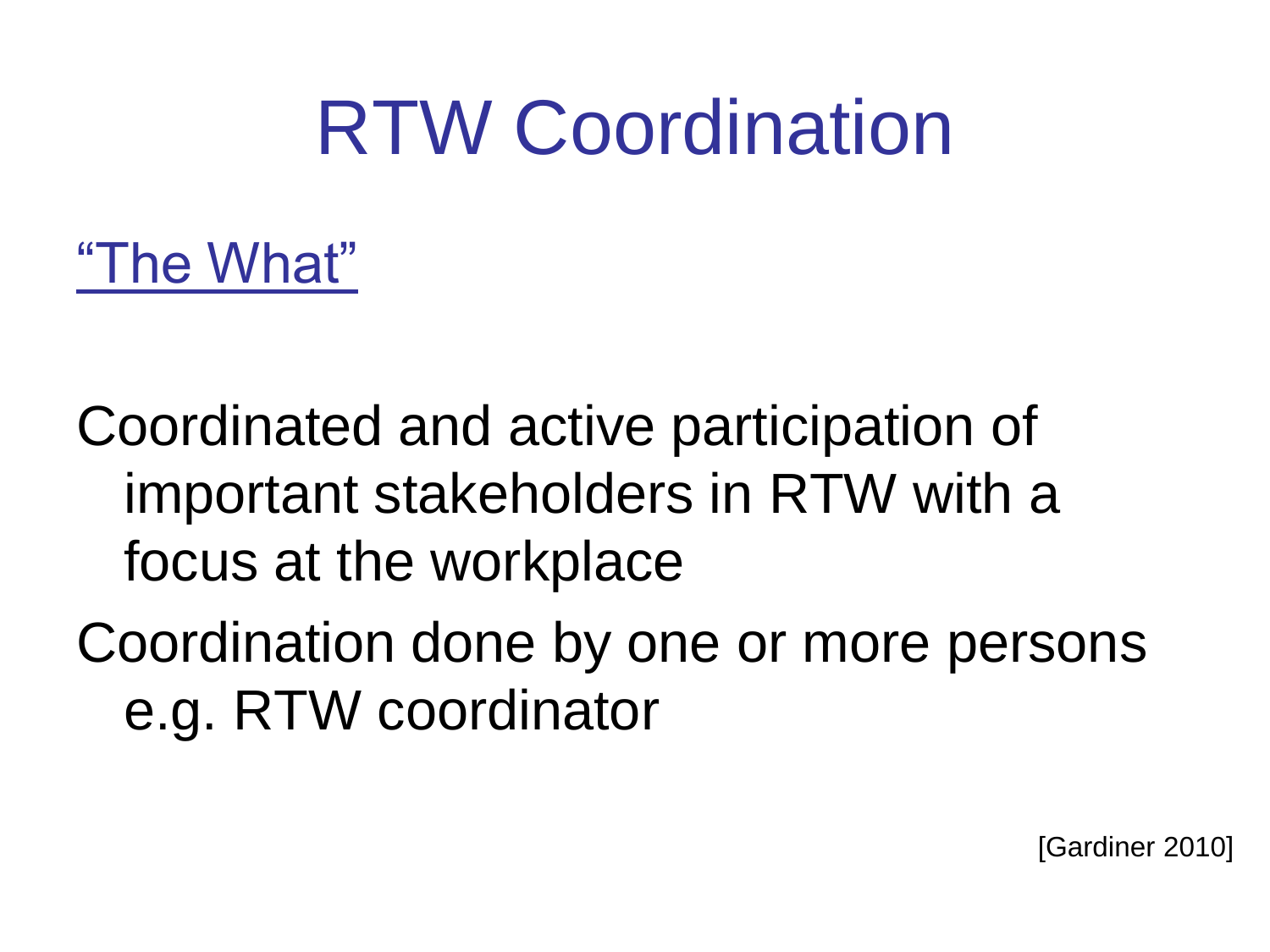# Intervention Mapping Project

Intervention Mapping

- "Systematic method for developing and designing an intervention or program"
- Commonly used to develop community health promotion interventions/ programs
- Used as a framework/guide or road map for planning and executing complex programs/interventions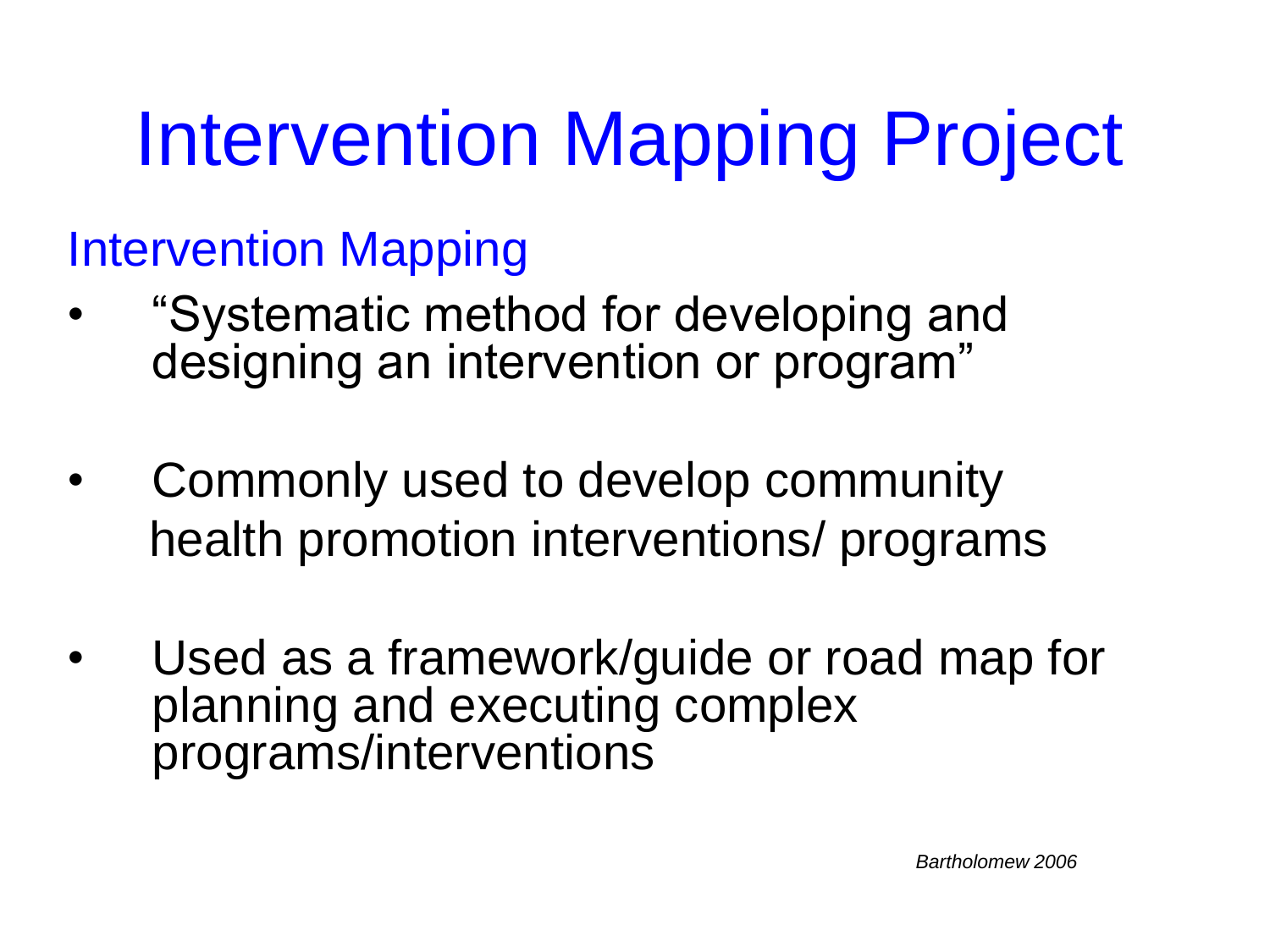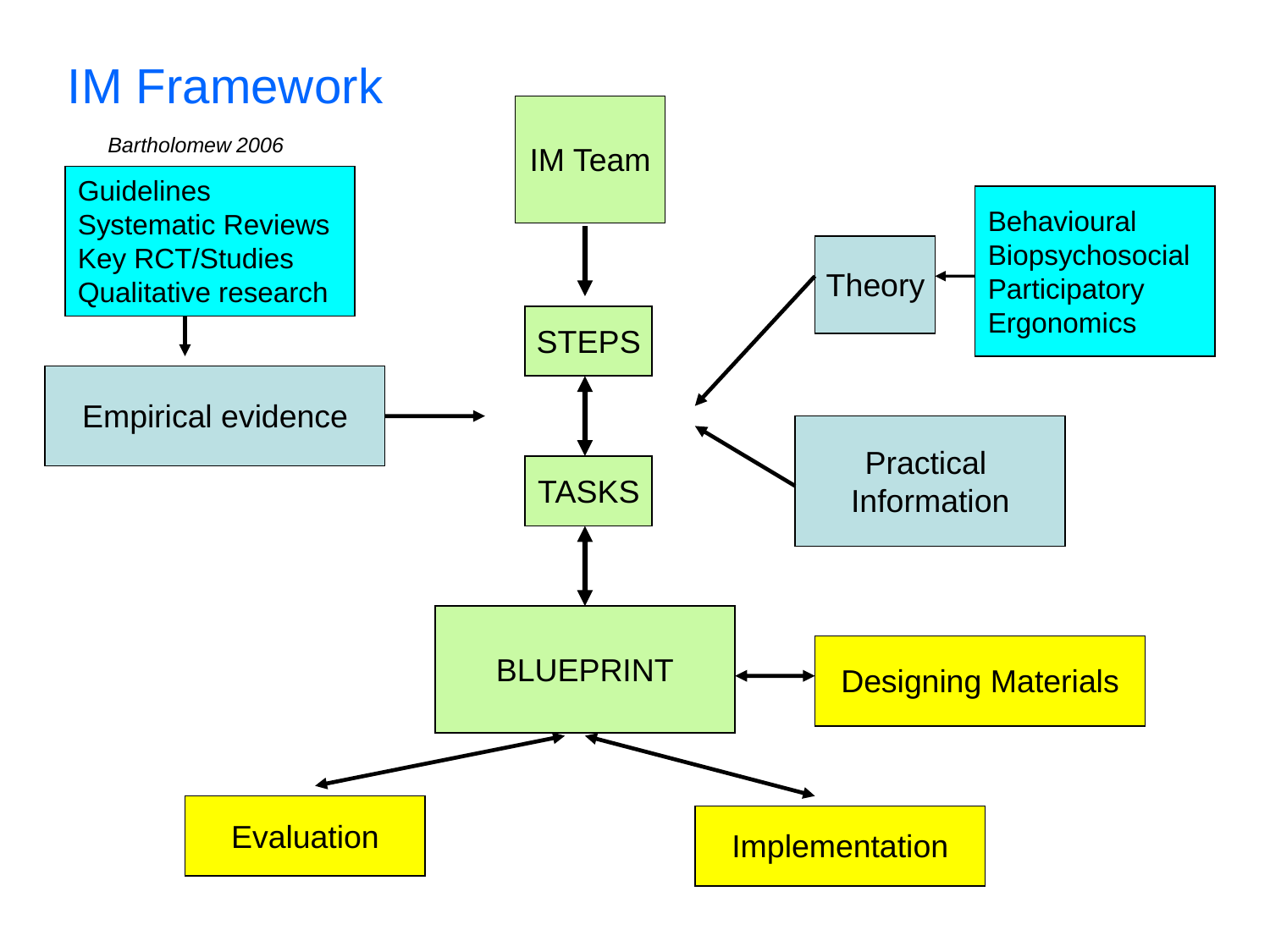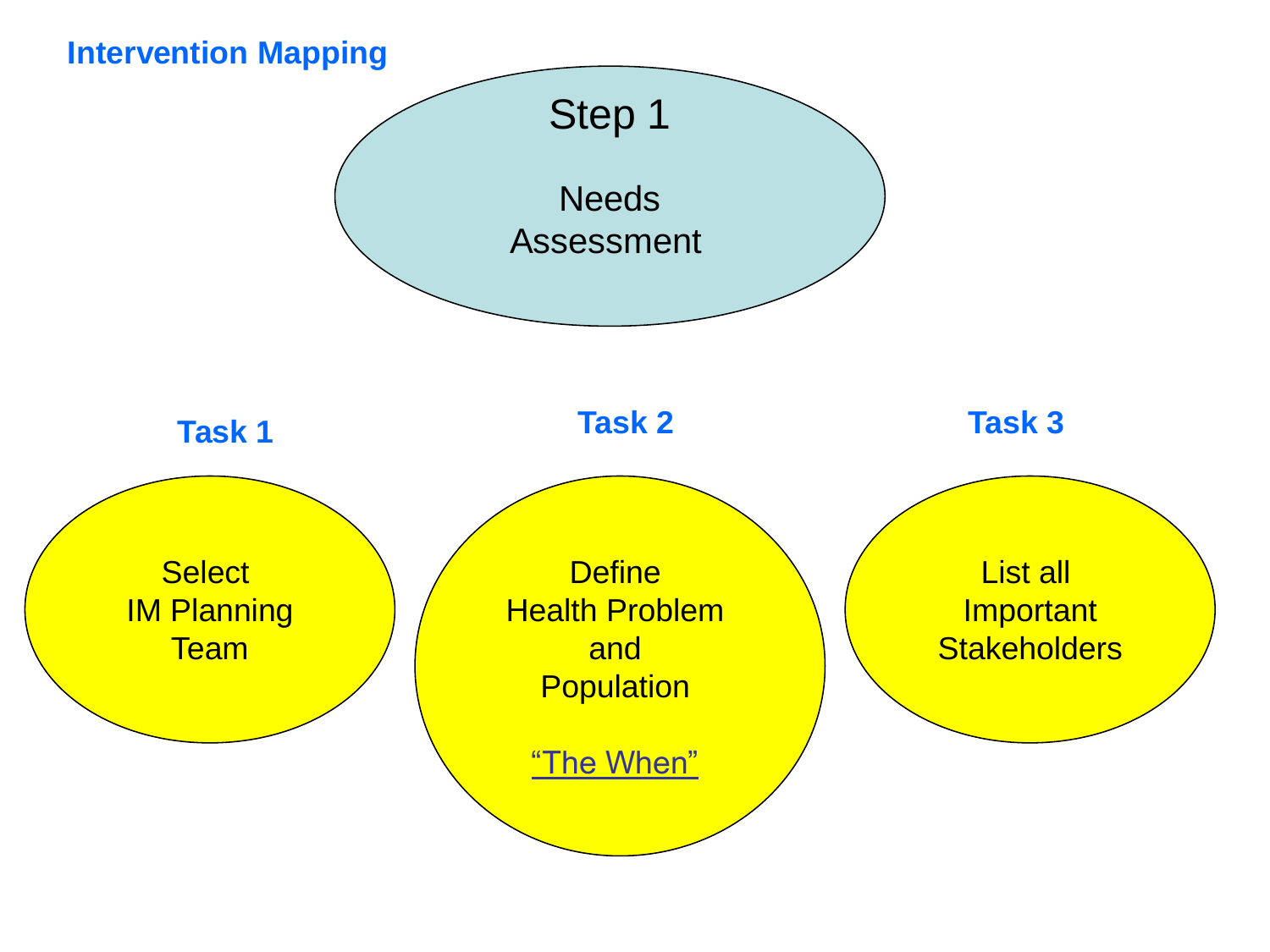#### Important Stakeholders in RTW

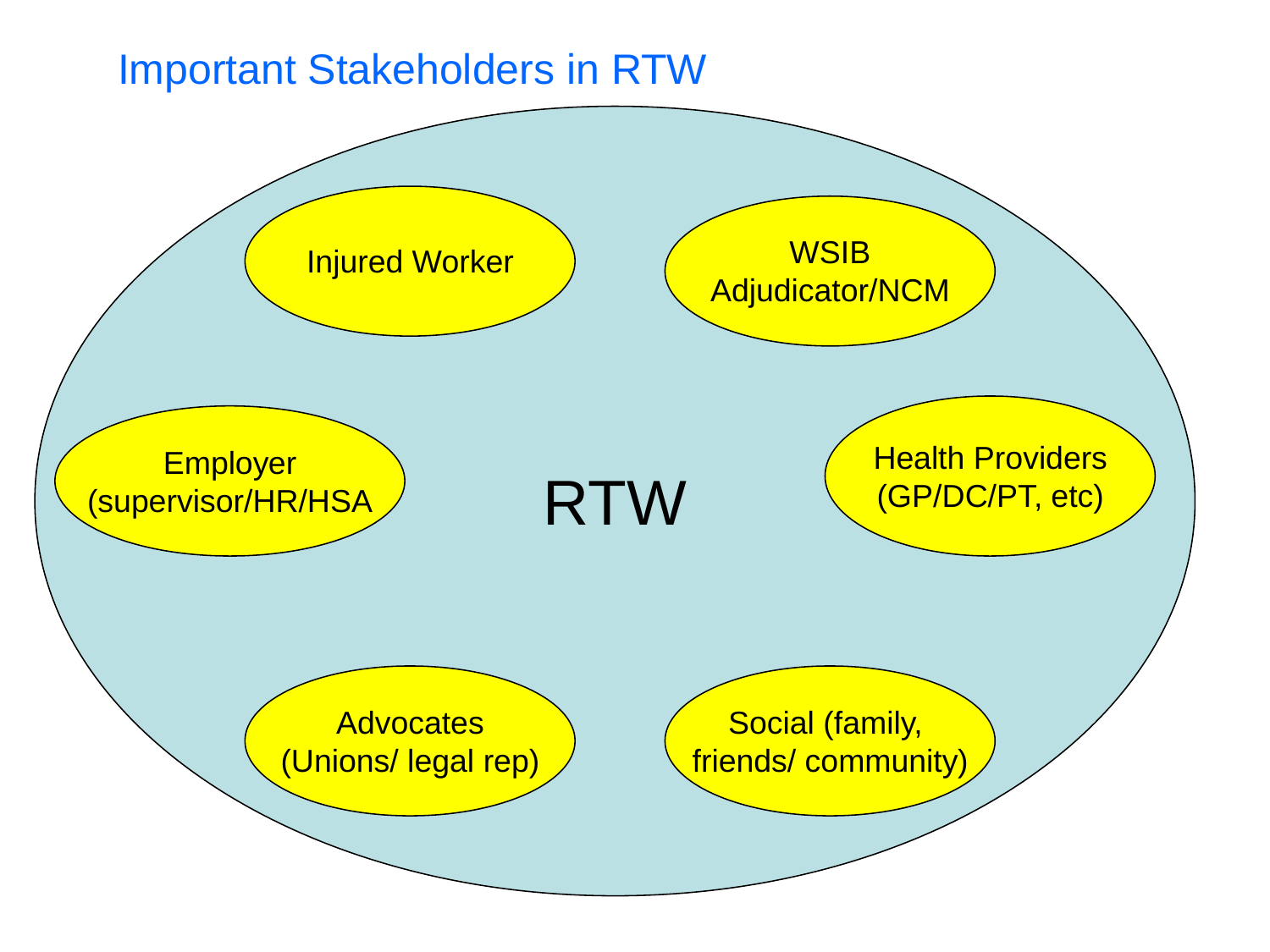

Who and what needs to change?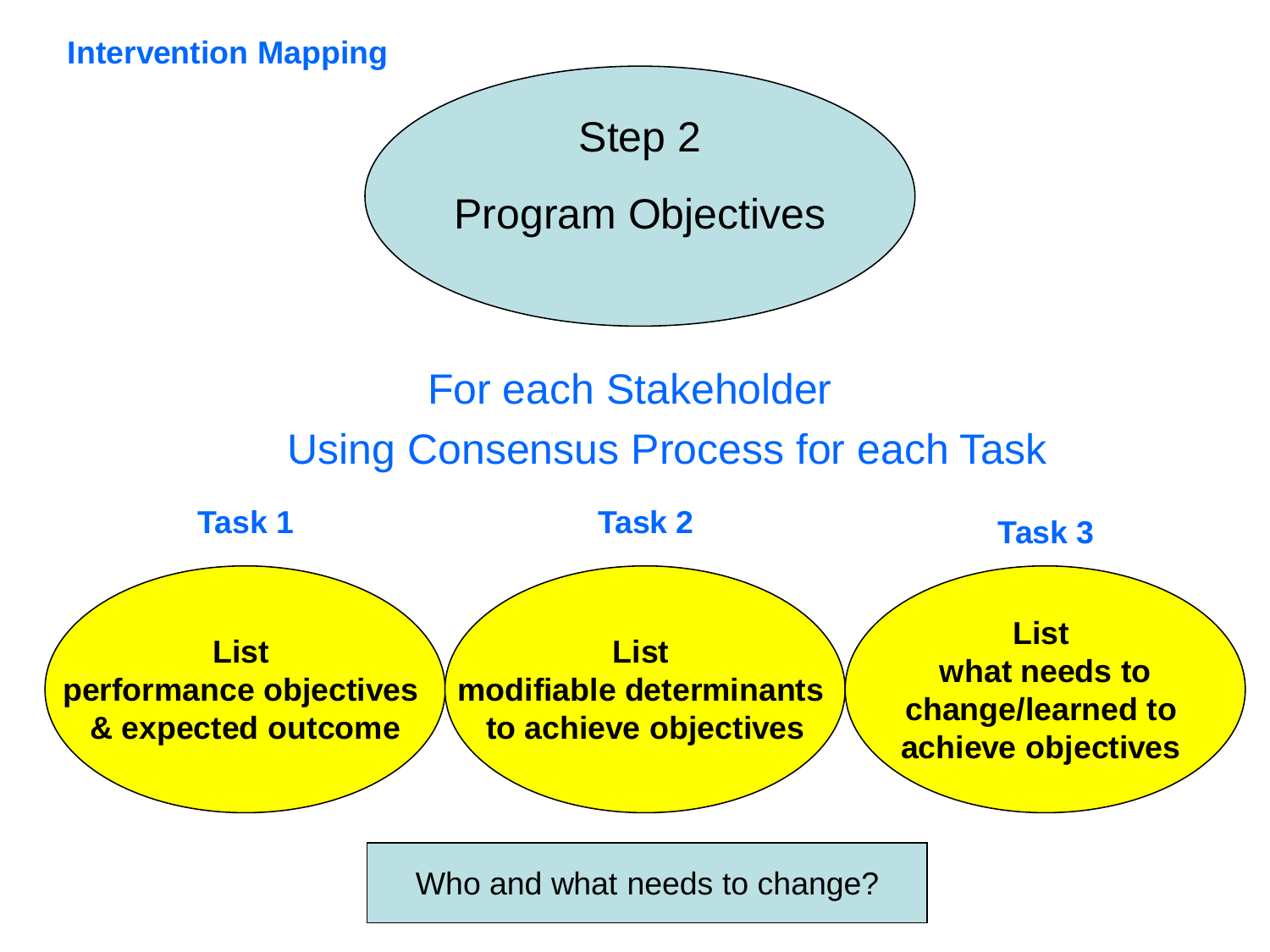# Step 2. Performance Objectives

Example: Injured Worker Task 1) List performance objectives  $\rightarrow$  Core processes *Q. What does the injured worker need to do to RTW? A1. "focus on function not on pain"*

Task 2) List determinants in achieving objectives  $\rightarrow$  Core processes Q. *What are the modifiable individual (behaviour, knowledge, skills/abilities (self-efficacy) and environment factors in achieving the objective*

A1. attitude/beliefs about increased activity and pain- "fear or re-injury"

Task 3) List change/learned objectives  $\longrightarrow$  Core processes

- Q. What needs to change/learned (among the determinants) to achieve the objectives
- A1. positive attitude about increasing activity despite pain- harm vs. hurt pain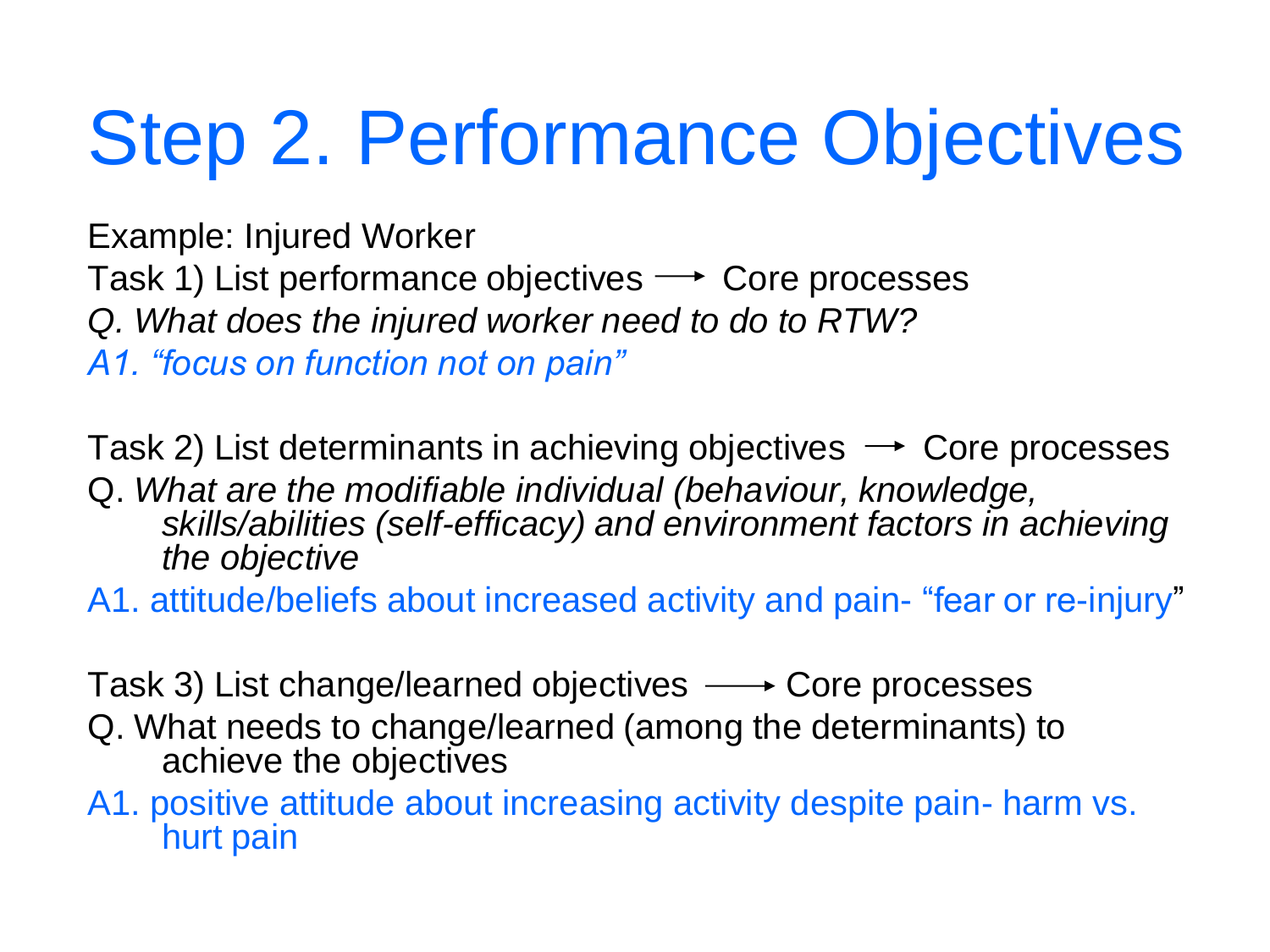## Step 2. Performance Objectives

• Develop matrices for each stakeholder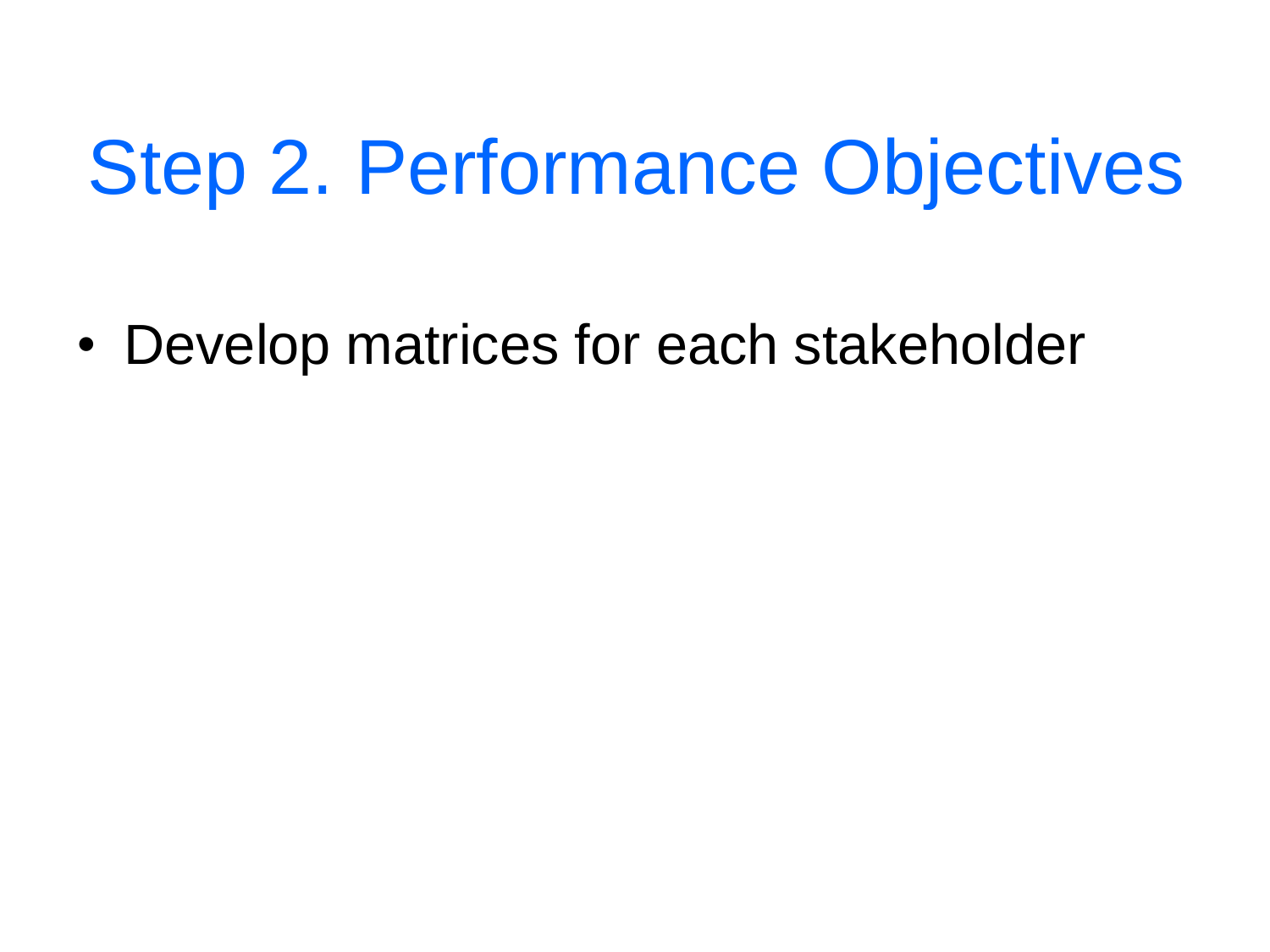**Performance Objectives (injured worker) Attitudes/ Beliefs Knowledge Skills/self-efficacy Expected outcomes** 1) Dealing with the pain \* Keeps active despite pain Not fearful of re injury **Understands** difference between hurt and harm pain Express confidence About avoiding Passive coping **Demonstrates** activity despite pain (avoidance of pain behaviours) \* Minimizes sitting or lying down Positive attitude that avoiding sitting and lying will speed recovery Avoids excessive sitting/lying down \* Uses analgesics to control pain Belief that meds can help with pain while RTW Learns coping/pacing strategies to control symptoms Feels confident about takings meds appropriately Takes meds/ Performs stretches/exercise to reduce pain \* Focus on function rather pain Belief that the pain will subside. Has positive expectation Understands the natural history of condition Feels confident about use proper Body mechanics

IM Step 2. Matrix for injured worker: What does the injured worker need to do to RTW?

\* van Tulder et al. Eur Spine J 2006; 15 Suppl 1:S64-S81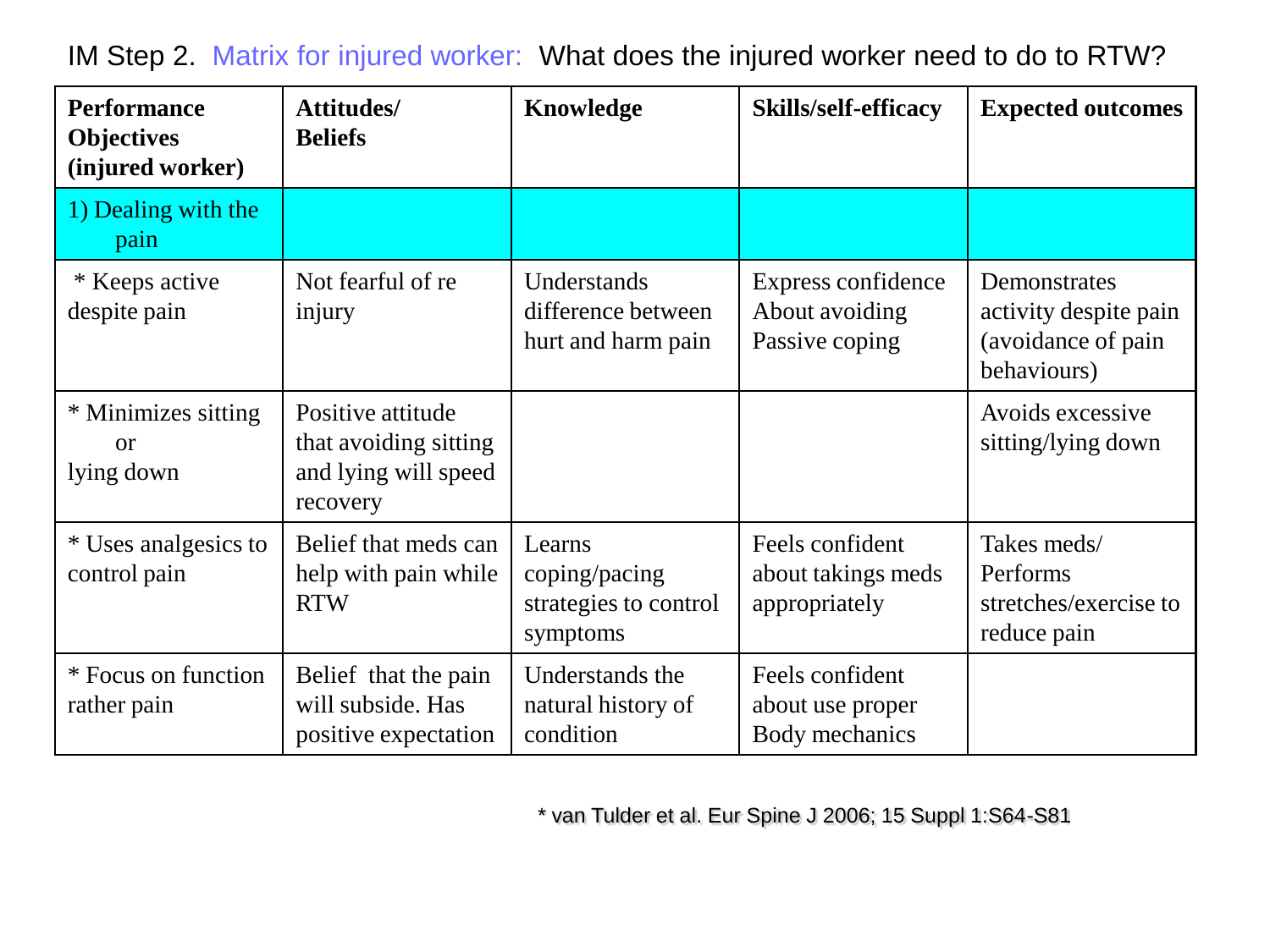### Step 2. Matrices

- Health care providers
- Workplace parties
- Advocates
- WSIB adjudicators /NCM
- Social network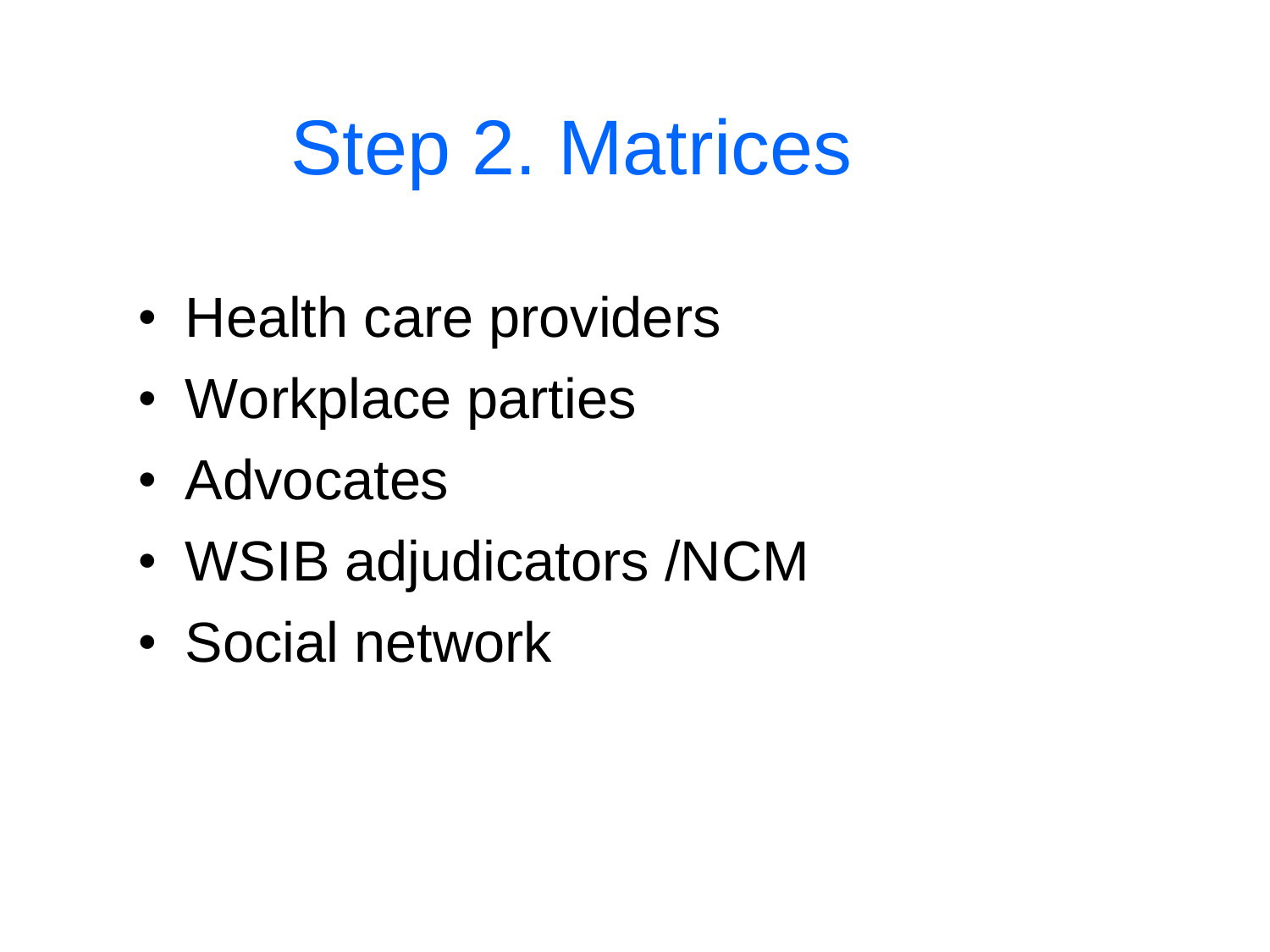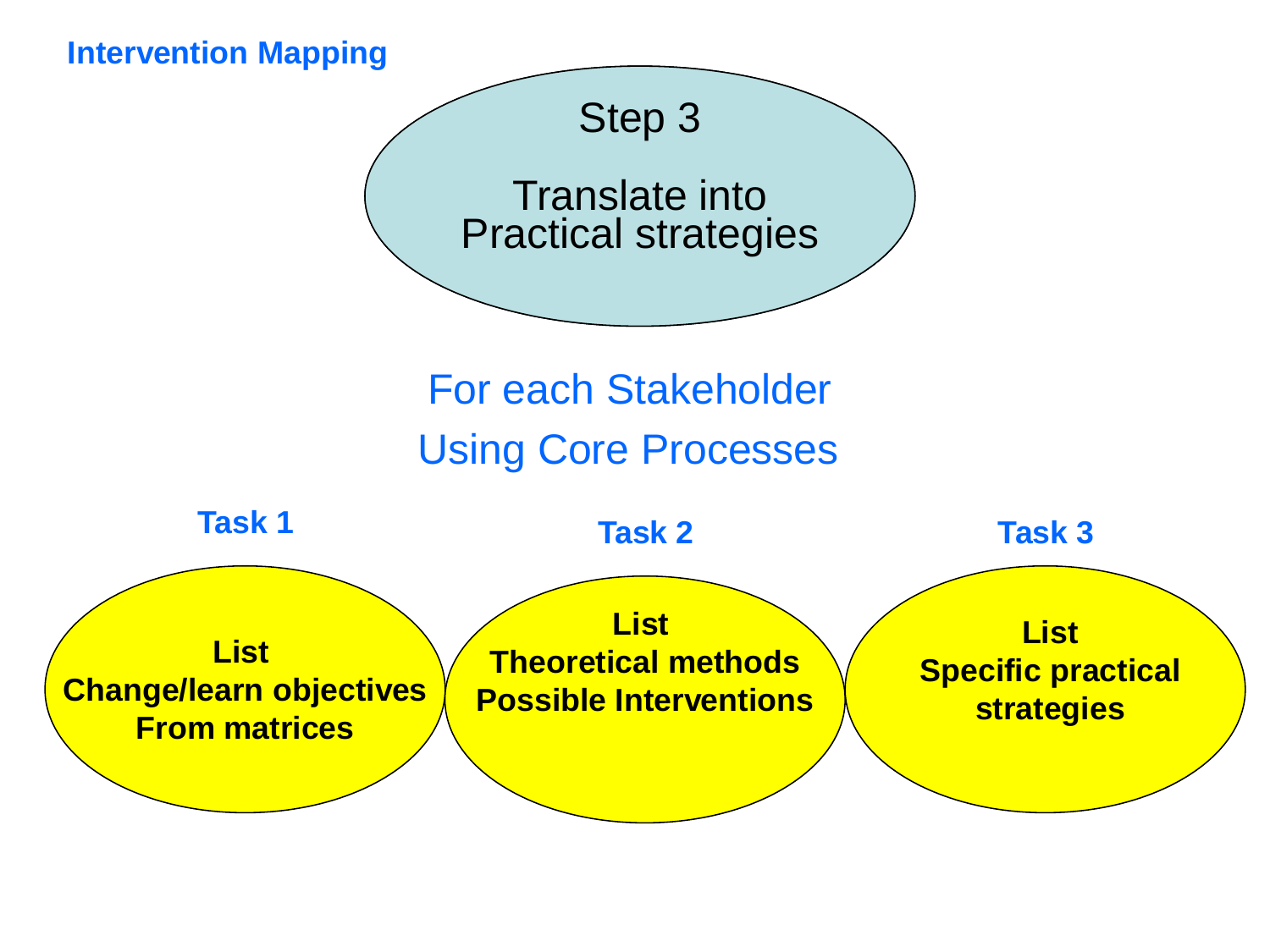#### IM Step 3. Intervention methods and strategies for the Injured Worker

| Learn and change objectives                                                                                                  | <b>Intervention/Methods</b>                                                                                                                                                                          | Strategy                                                                                                                                                                                                                                   |
|------------------------------------------------------------------------------------------------------------------------------|------------------------------------------------------------------------------------------------------------------------------------------------------------------------------------------------------|--------------------------------------------------------------------------------------------------------------------------------------------------------------------------------------------------------------------------------------------|
| Injured worker                                                                                                               |                                                                                                                                                                                                      |                                                                                                                                                                                                                                            |
| Attitudes and beliefs about<br>fear of re-injury                                                                             | Provide reassurance, support<br>and education. Address<br>negative /false attitudes<br>about LBP. Education about<br>harm vs. hurt. Use<br>educational material. Can<br>RTW with pain                | During initial meeting RTWC<br>provides information and discusses<br>hurt vs, harm. Recommends graded<br>activity with or without pain. Given<br>Patient Back booklet. Instruct self-<br>talk/imagery.                                     |
| Positive attitude about<br>focusing on function rather<br>than pain. Positive belief<br>about maintaining normal<br>activity | Provide reassurance, support<br>and education. Address<br>negative /false attitudes<br>about LBP. Education about<br>harm vs. hurt. Use<br>educational material. Advice<br>to resume normal activity | During initial meeting RTWc<br>educates on maintaining function<br>even with pain. Provide education-<br>Back booklet. Provide positive<br>attitude/support about ability to RTW<br>and resume normal function. Positive<br>reinforcement. |
| Skills and self-efficacy about<br>avoiding passive coping                                                                    | Provide reassurance, support<br>and education. Address<br>negative /false attitudes<br>about LBP Instruction on<br>avoiding passive coping.                                                          | During meeting RTWc addresses<br>passive coping activities. Attempt to<br>engage in more active role such as<br>exercise, return to hobbies and other<br>active activities. Graded activity.                                               |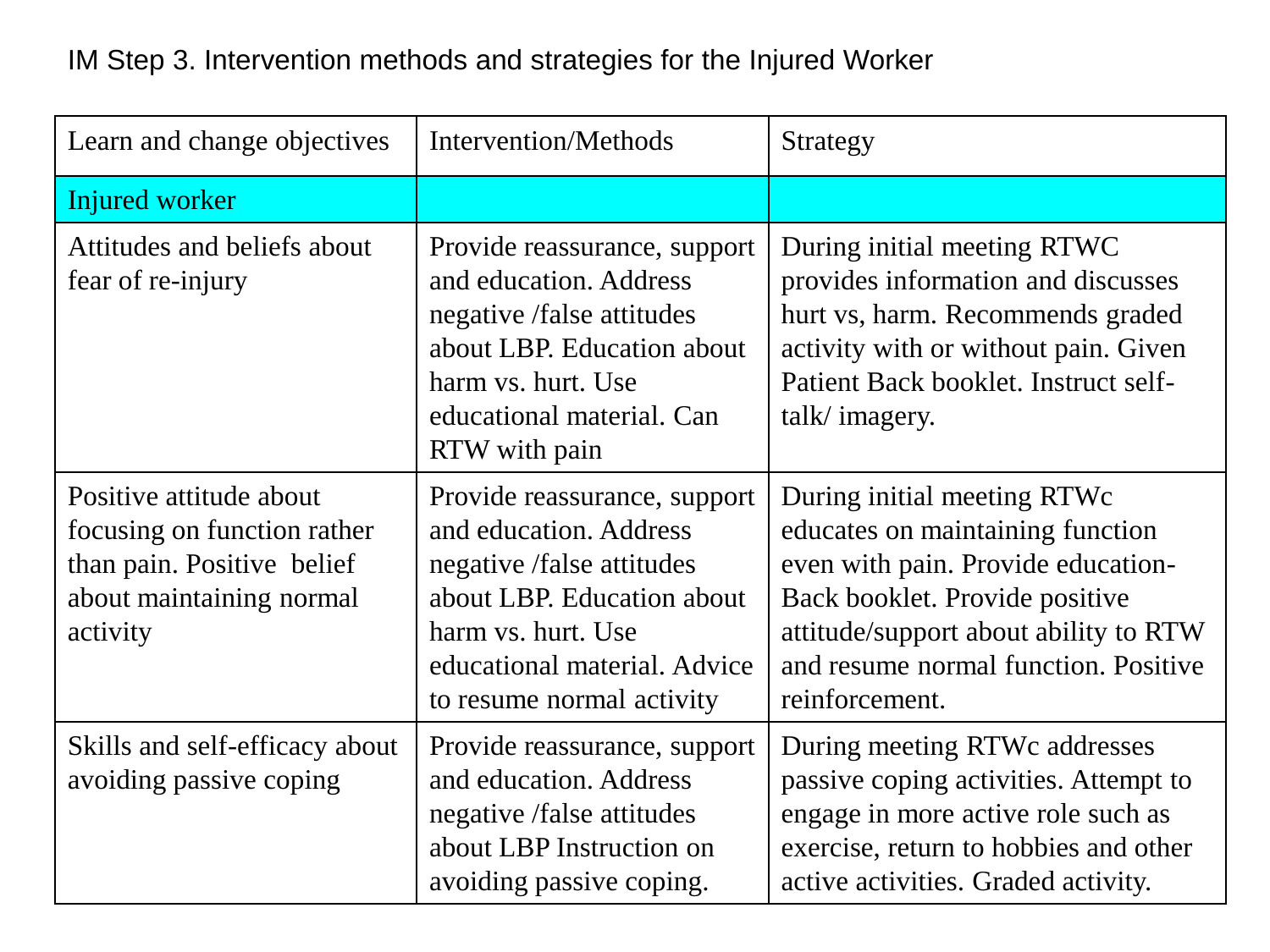

#### Feedback from Stakeholders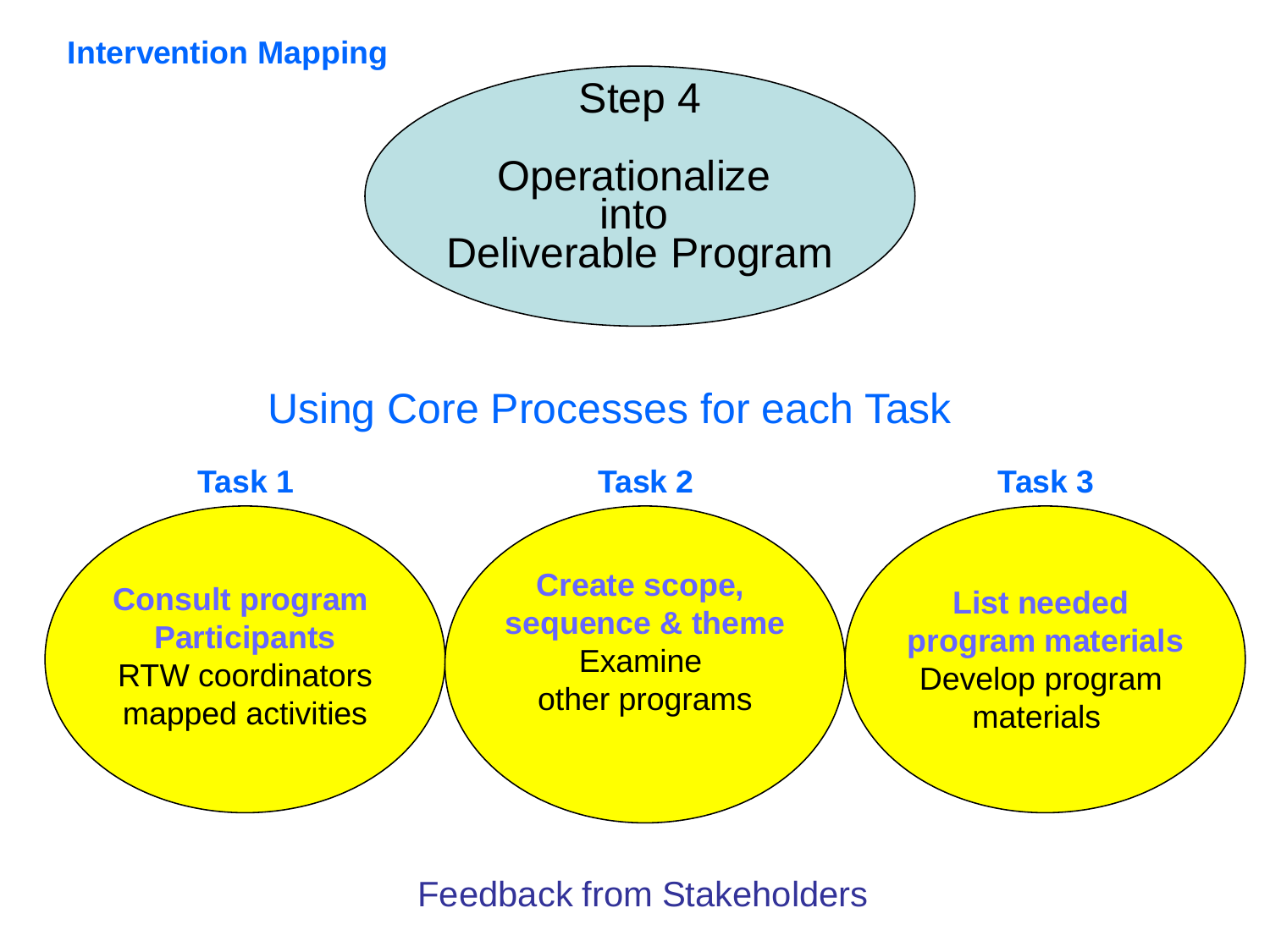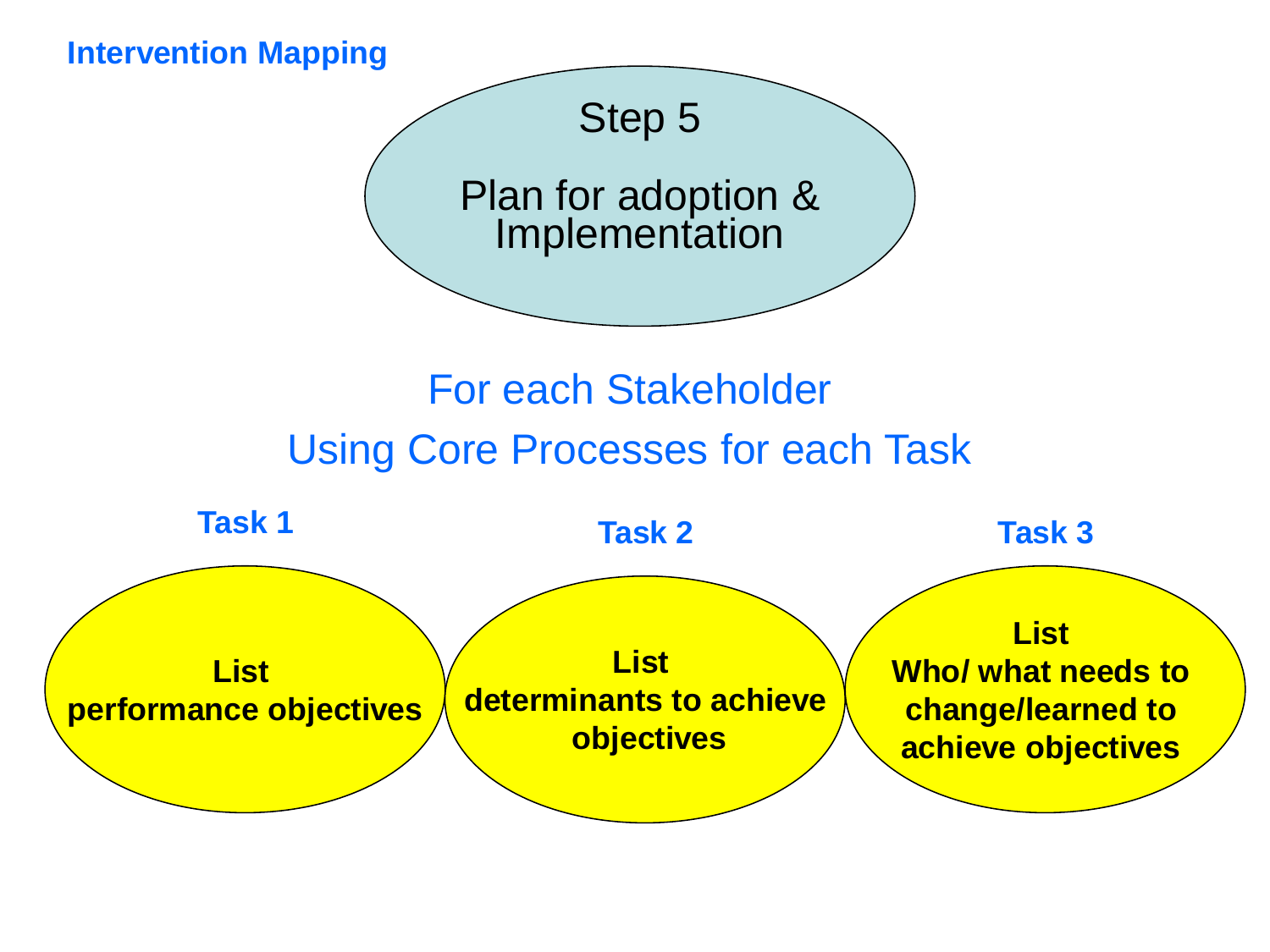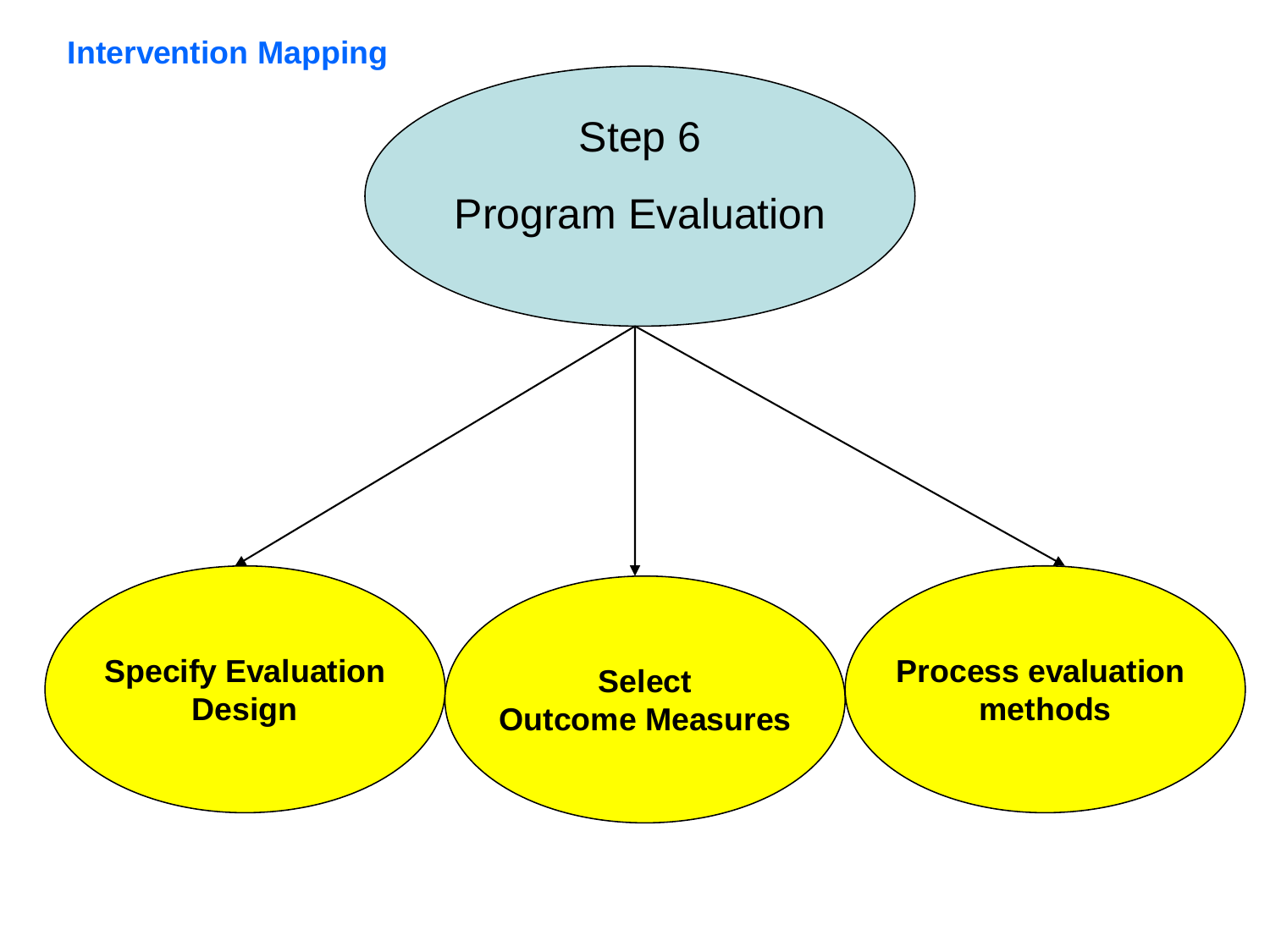#### "The How" Draft Workplace Intervention

#### **Tasks**

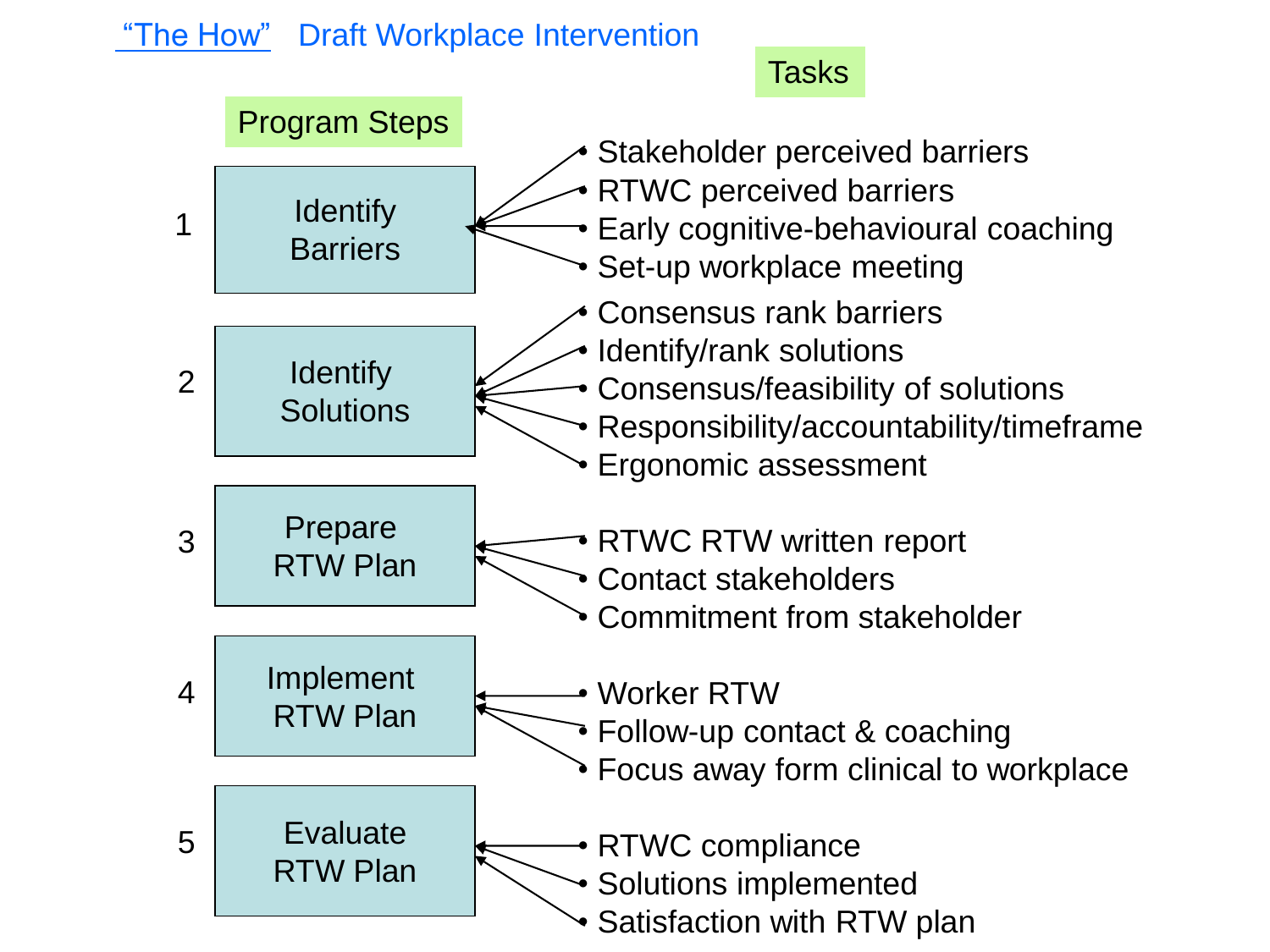## Focus Groups

- Injured Workers
- Physicians
- Small Employers
- Large Employers
- Unions/worker reps
- Other healthcare providers
- RTWc
- WSIB adjudicators/NCM
- HSAs

### Goals

- Feedback on draft RTW Program- how can we make it successful, what are the key elements?
- What are the main psycho-social barriers to RTW?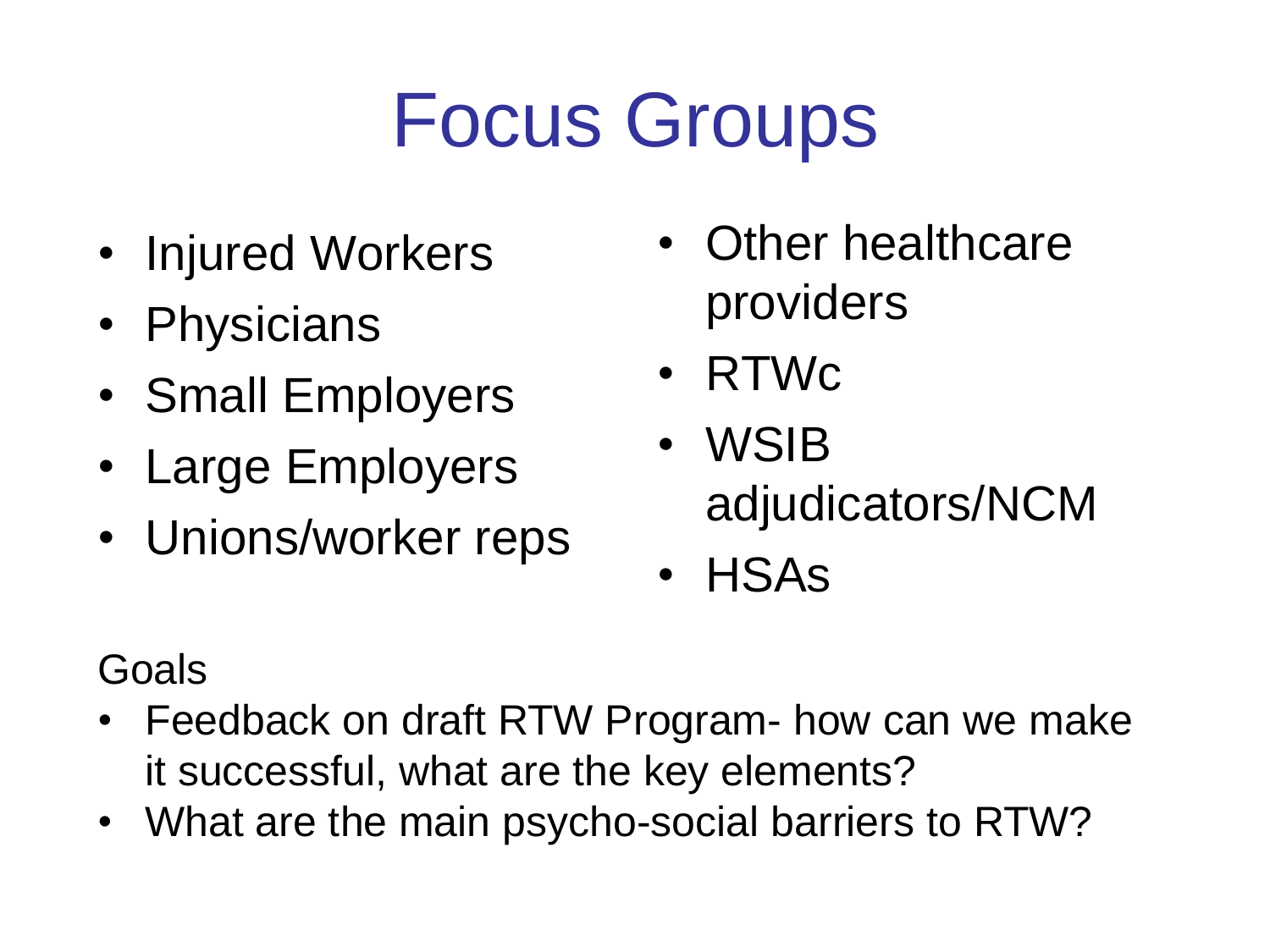### Communication

*Injured Worker Quote:* "*It would be nice [to have a RTW coordinator] because probably nobody here has been injured like this before, so you really don't know where to go, what to do, so nobody is helping you where to phone, what to do, you're kind of lost in limbo. One person tells you one little thing [then another] and then you are back left in limbo again"*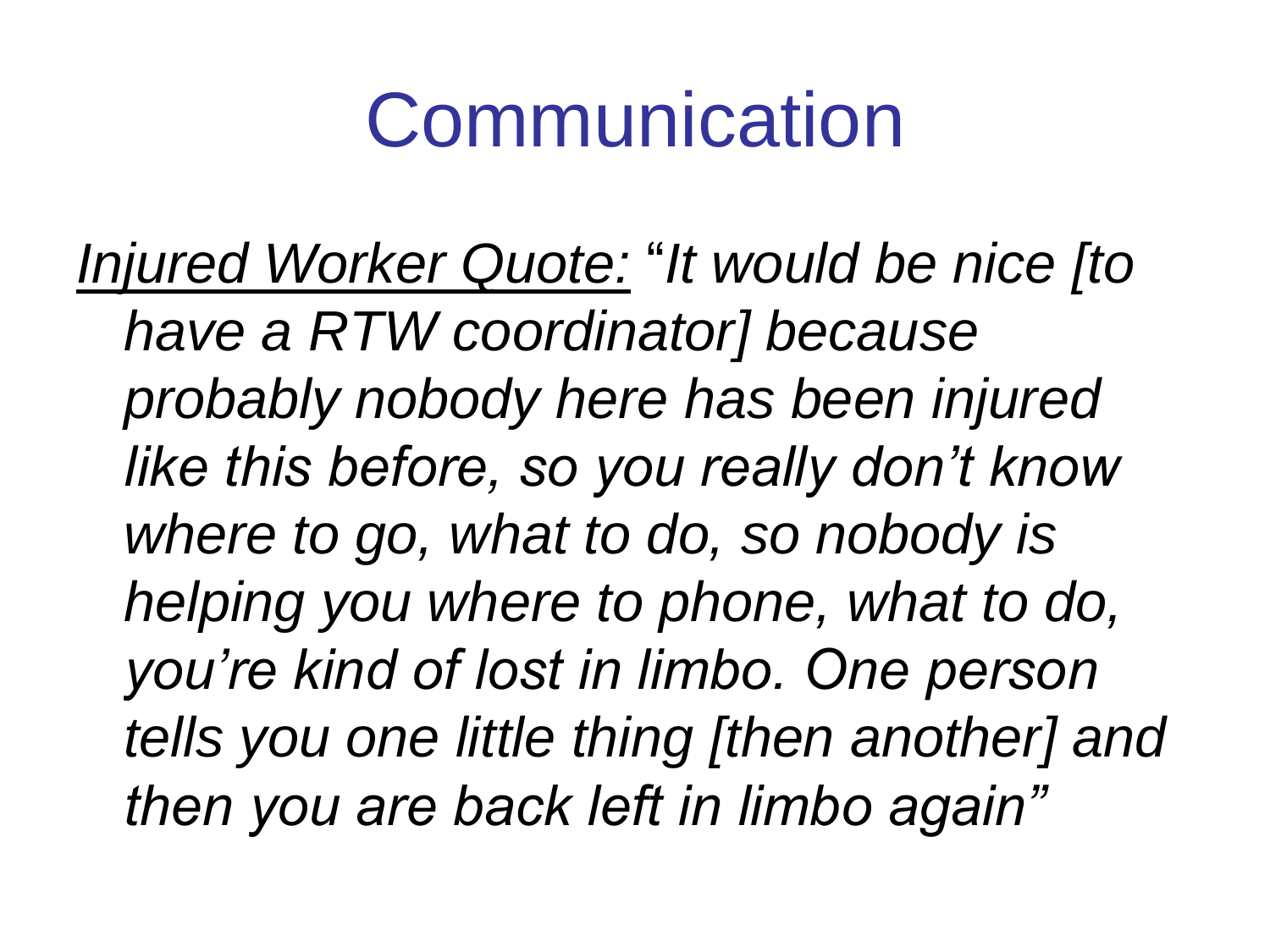## Communication

*L. Employer Quote: "... contact the health care provider, the family doctor, good luck. This is a critical step... So a lot of work needs to go into hopefully [to] decide how this is going to work because I haven't got a clue how to deal with family doctors, and this [is a main] part of the RTW complications."*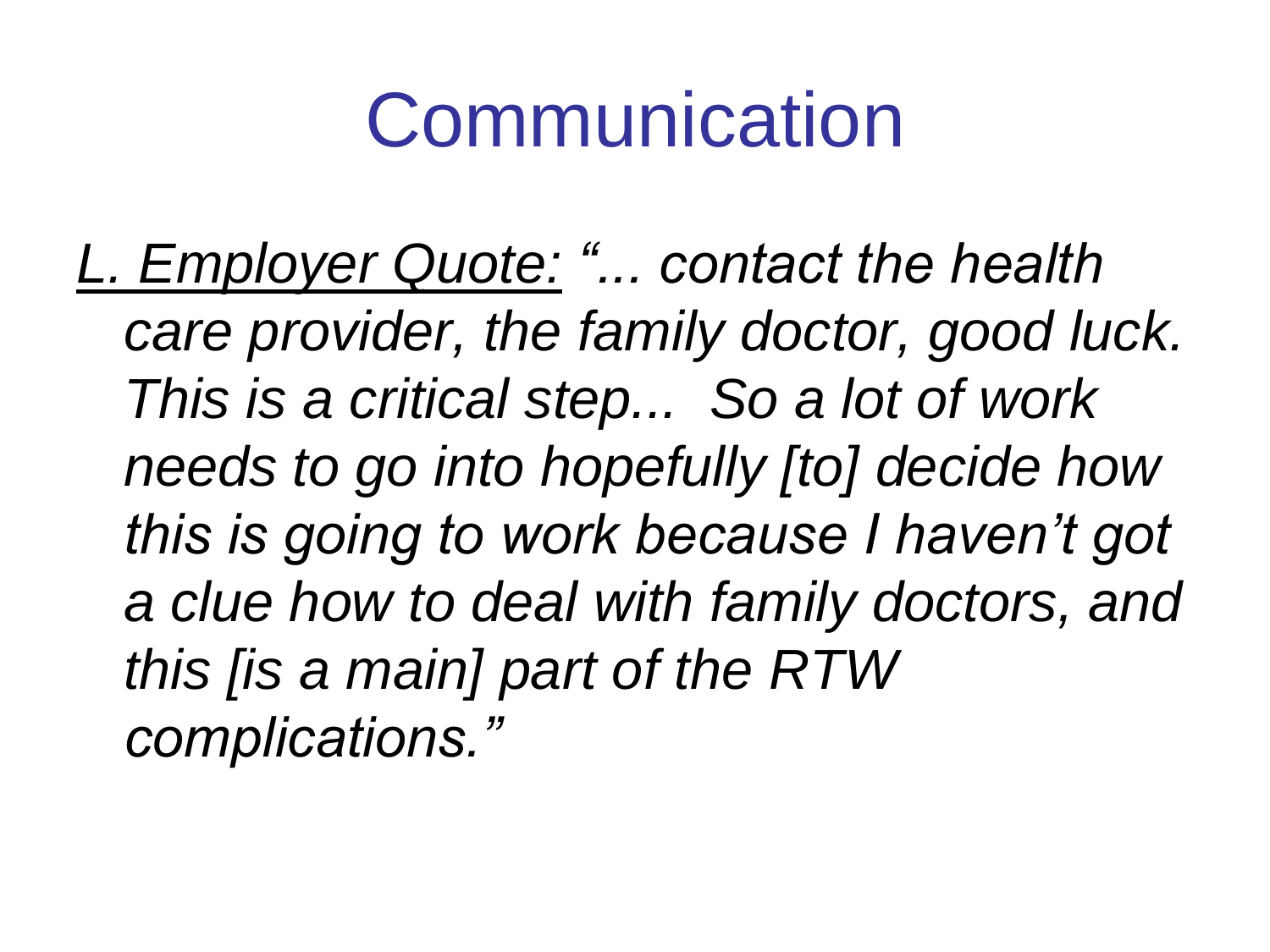## **Relationships**

- *L. employer Quote: "sometimes issues depend on how that employee was getting along and not getting along with their supervisor and coworkers".*
- *S. Employer Quote: "That's called respect between the worker and the employer. The employer has respect for the employee; you're not going to ask a man to kill himself. The employee understand that he's got to give you a days' work because everybody's got to make some money"*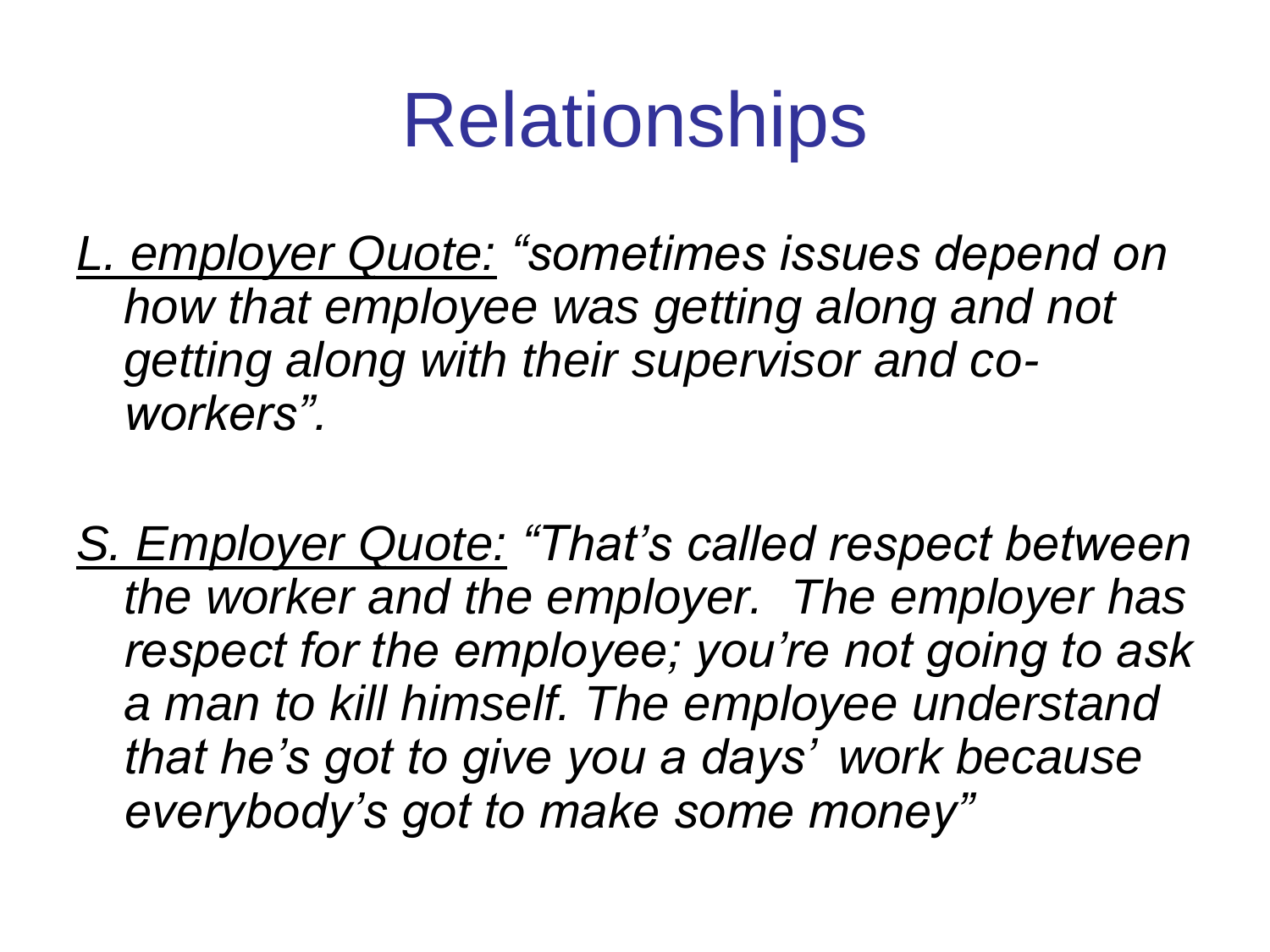### Accommodation

*Union Quote: "The union is the signatory of the collective agreement. They own that collective agreement. A worker cannot go in and cut a deal within the working conditions or any parameters of that collective agreement without the consent of the union. So there are some very stringent.... human right issues but also labour relations issues."*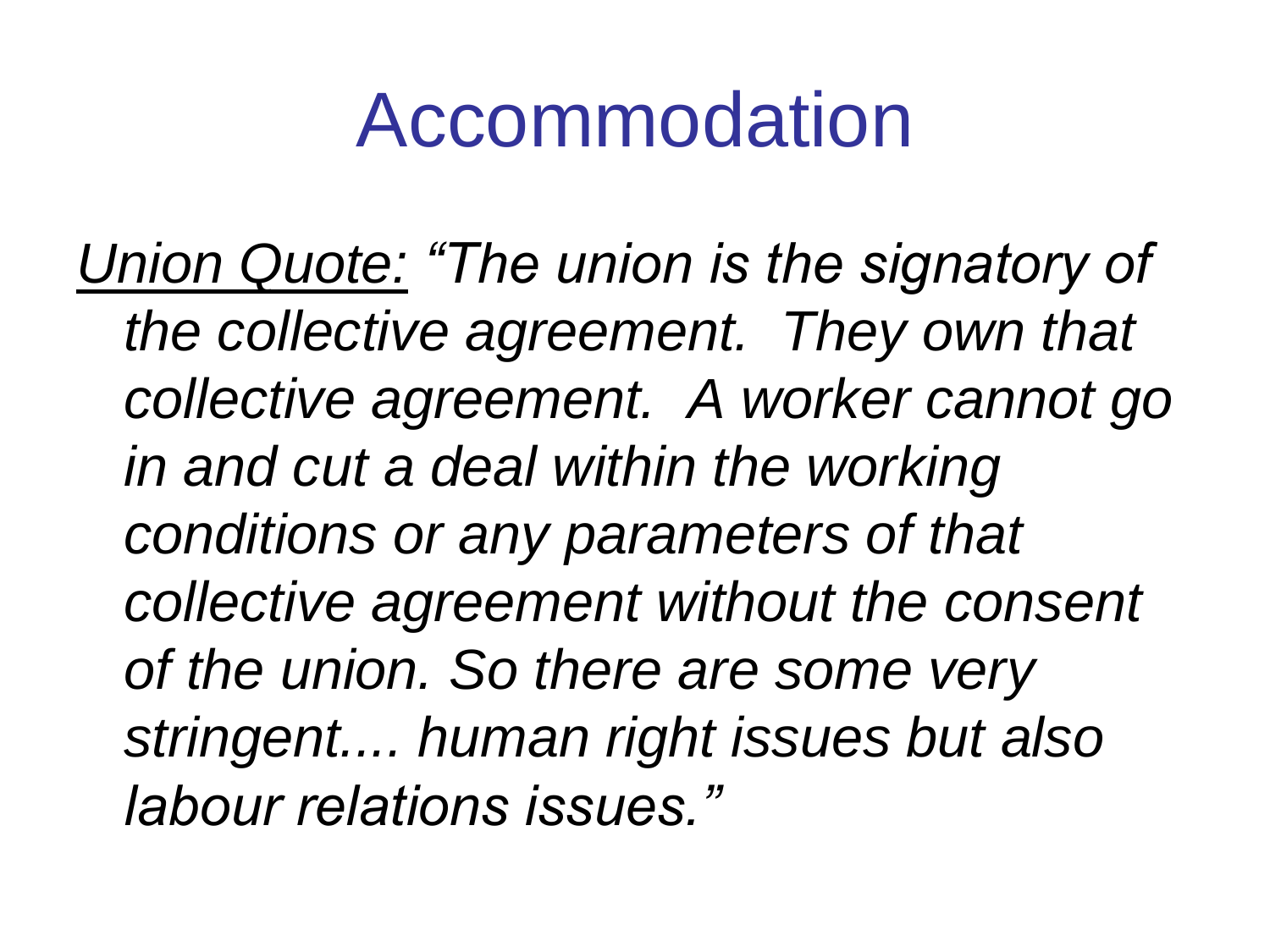### Accommodations

• *HSAs Quote: "[need to provide] meaningful work and that does not disadvantage the other employees and also there is an understanding of the problems and try to minimize resentment from other employees"*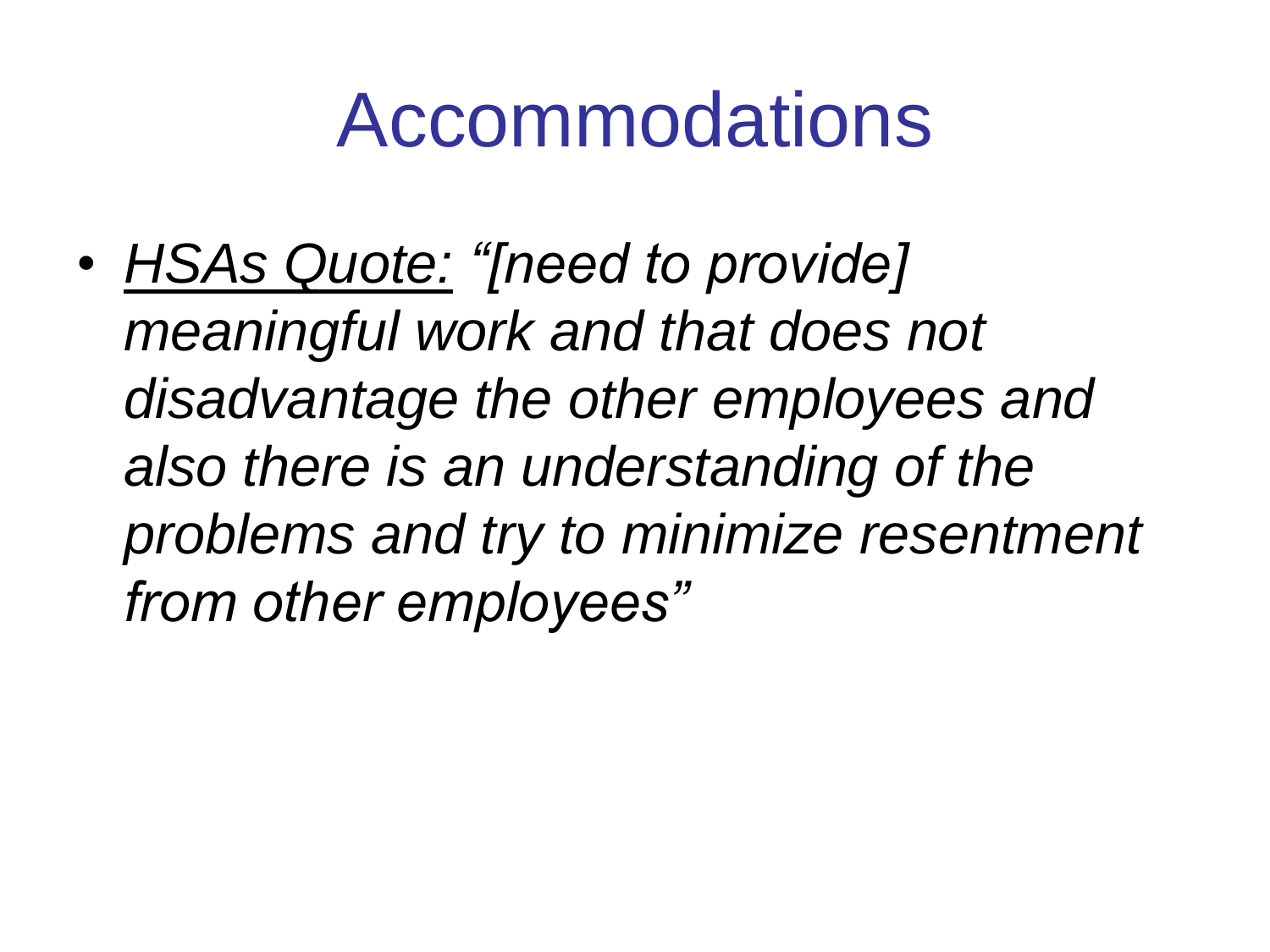## Shared Decision Making

*WSIB rep Quote:* " *the plan should be done in the presence of all parties who formulate it...(at the workplace)...so if they [RTW coordinators] are going to help the parties develop a RTW plan, do it in [the injured worker's] presence and have them leave the meeting with it in hand [is] far better."*

"The Where"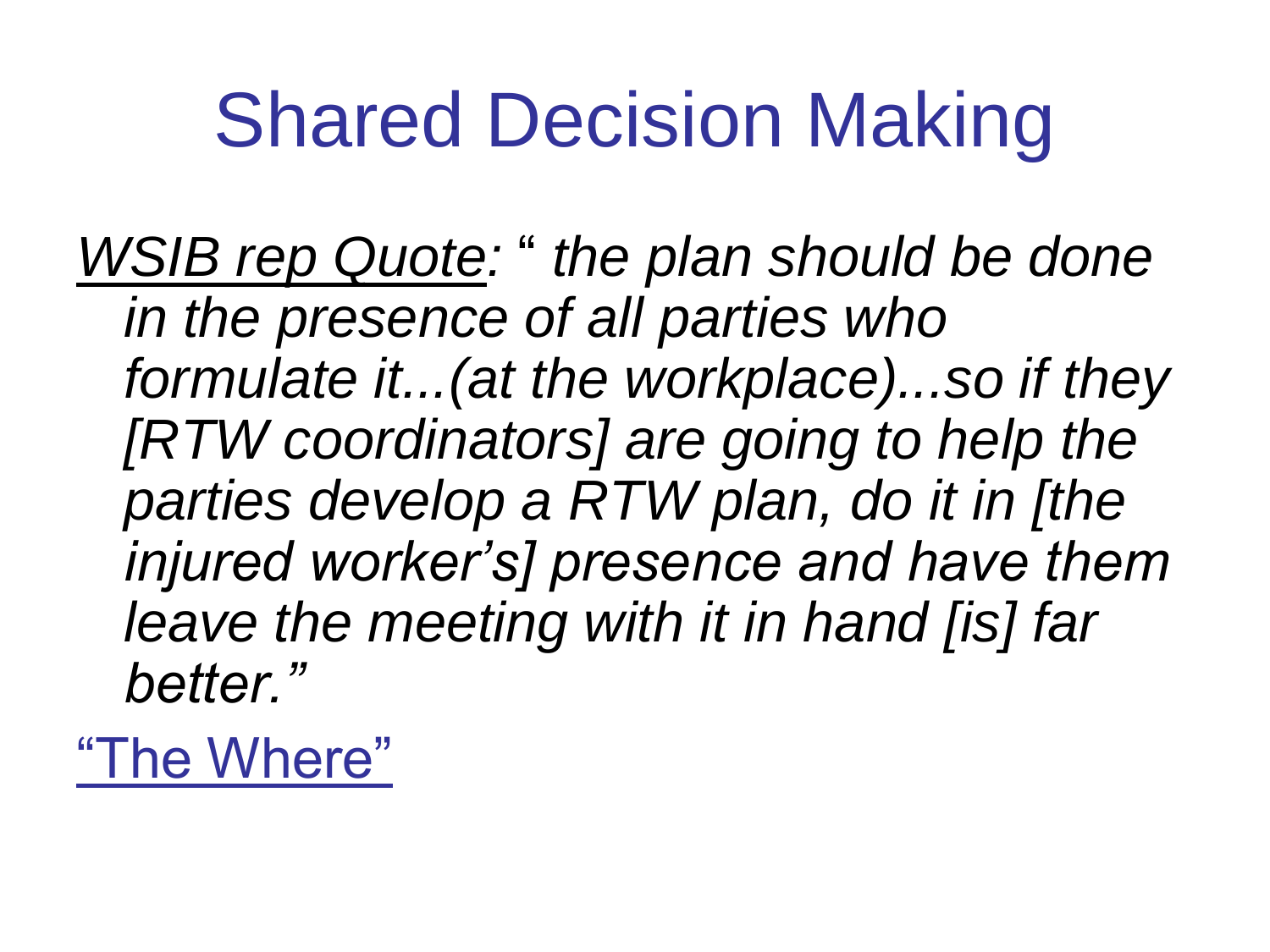# **Tailoring**

WSIB rep *Quote: "not every employer can offer a return to suitable work in the same circumstances that existed on the date of the accident. And often the return to work [is to] lighter work even though there is no such thing as light work, the lighter work is on a different shift or at a different location or at a different rate of pay and those are all lifestyle issues"*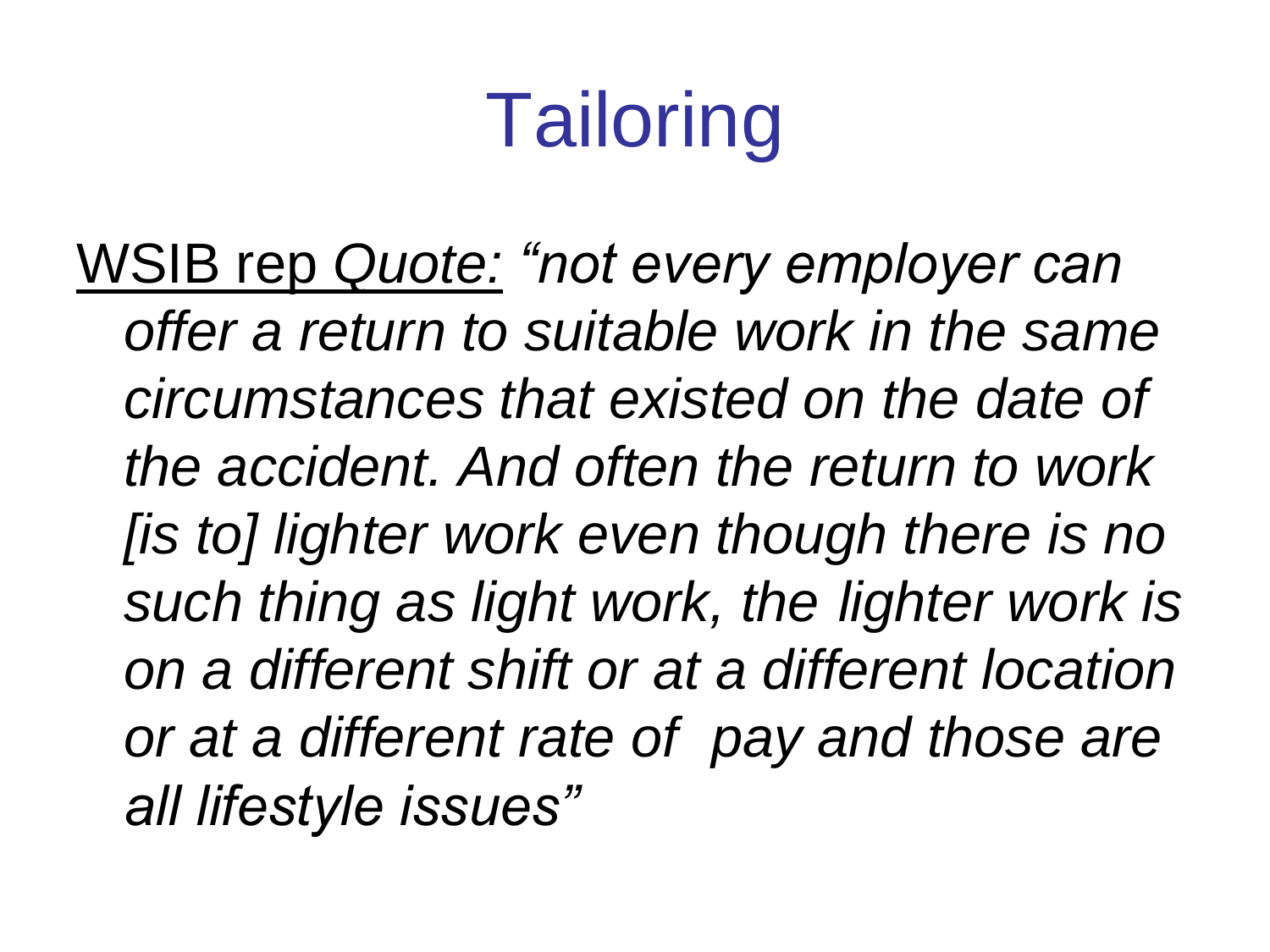## **Continuity**

*RTWc Quote: "Follow-up sessions should be done depending on the situation. Everyone is different and I do not think it should be a set time when we do followup. I would leave contact information for the client to contact me."*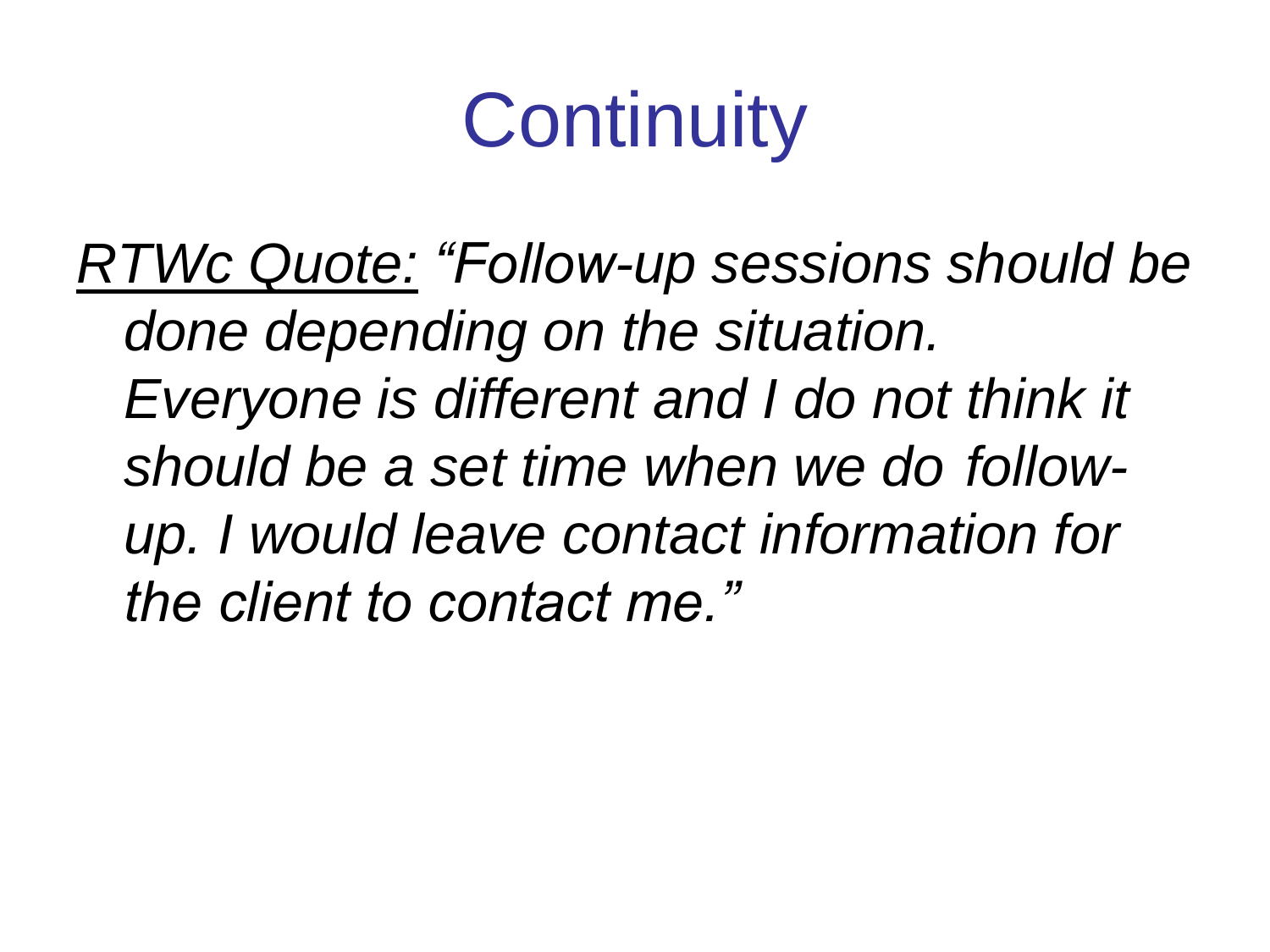## RTW Coordinators

### "By Whom"

RTW Coordinators are the key to success of RTW programs

**Competencies** 

Assessment skills

Communication skills

Interpersonal relationship skills

Mediation/conflict resolution/problem solving skills

Trusting and credible

Medical background ?

(nurses/PT/OT/Kin/Occupational Physicians)

[Gardner 2010, Pransky 2007, Shaw 2009]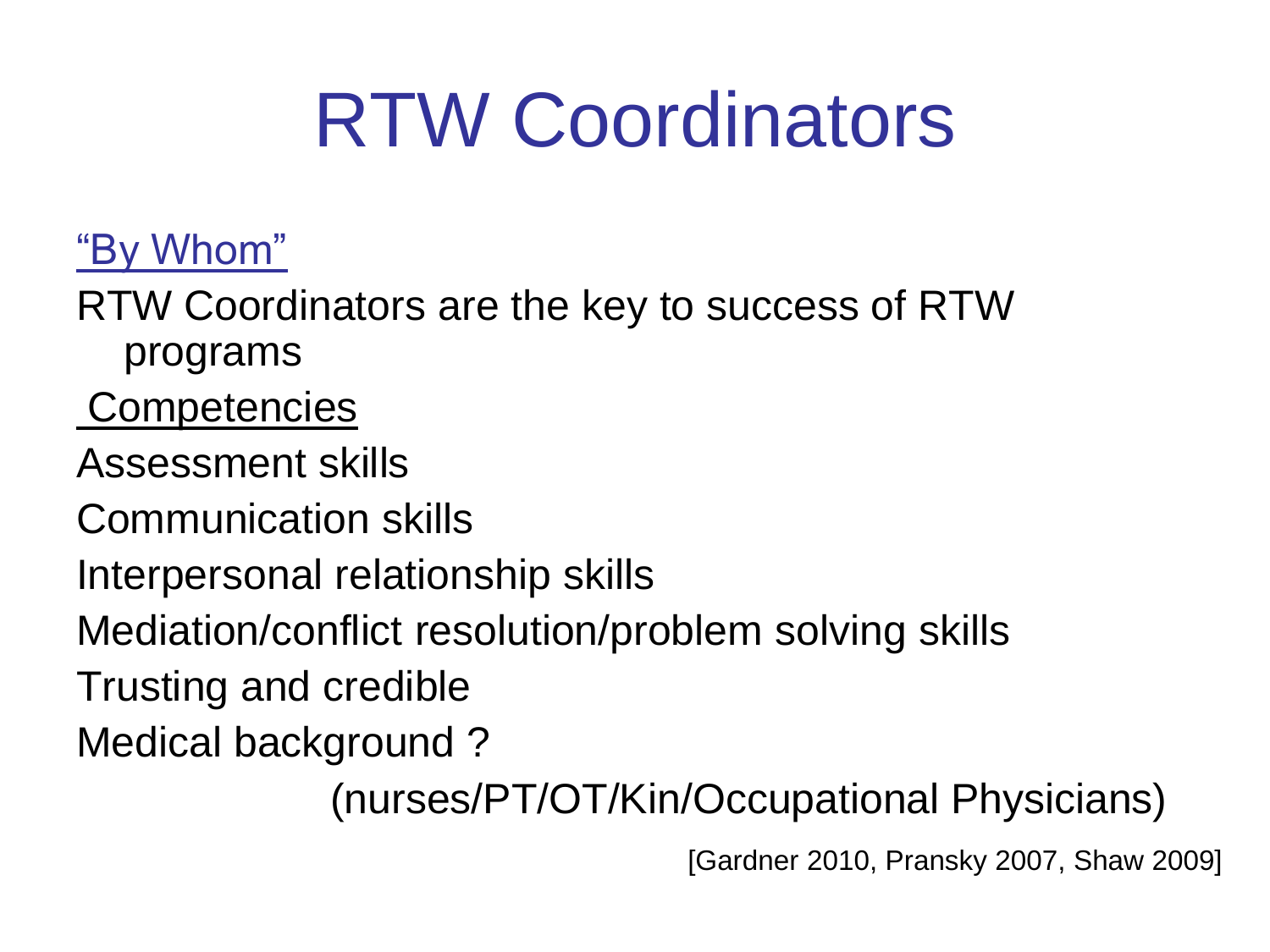### **THE FIVE ELEMENTS FOR COORDINATING RTW**

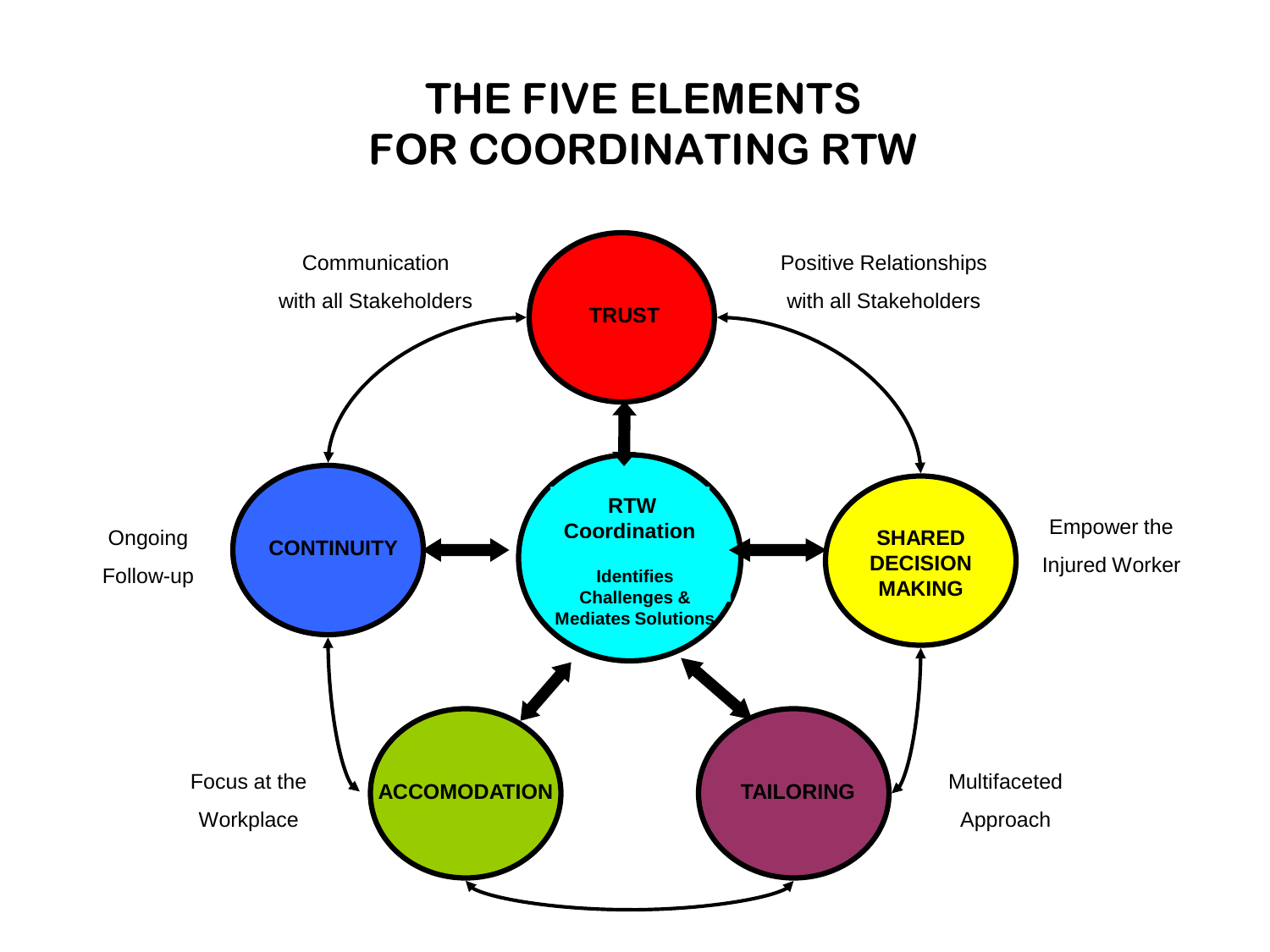### RTW Program

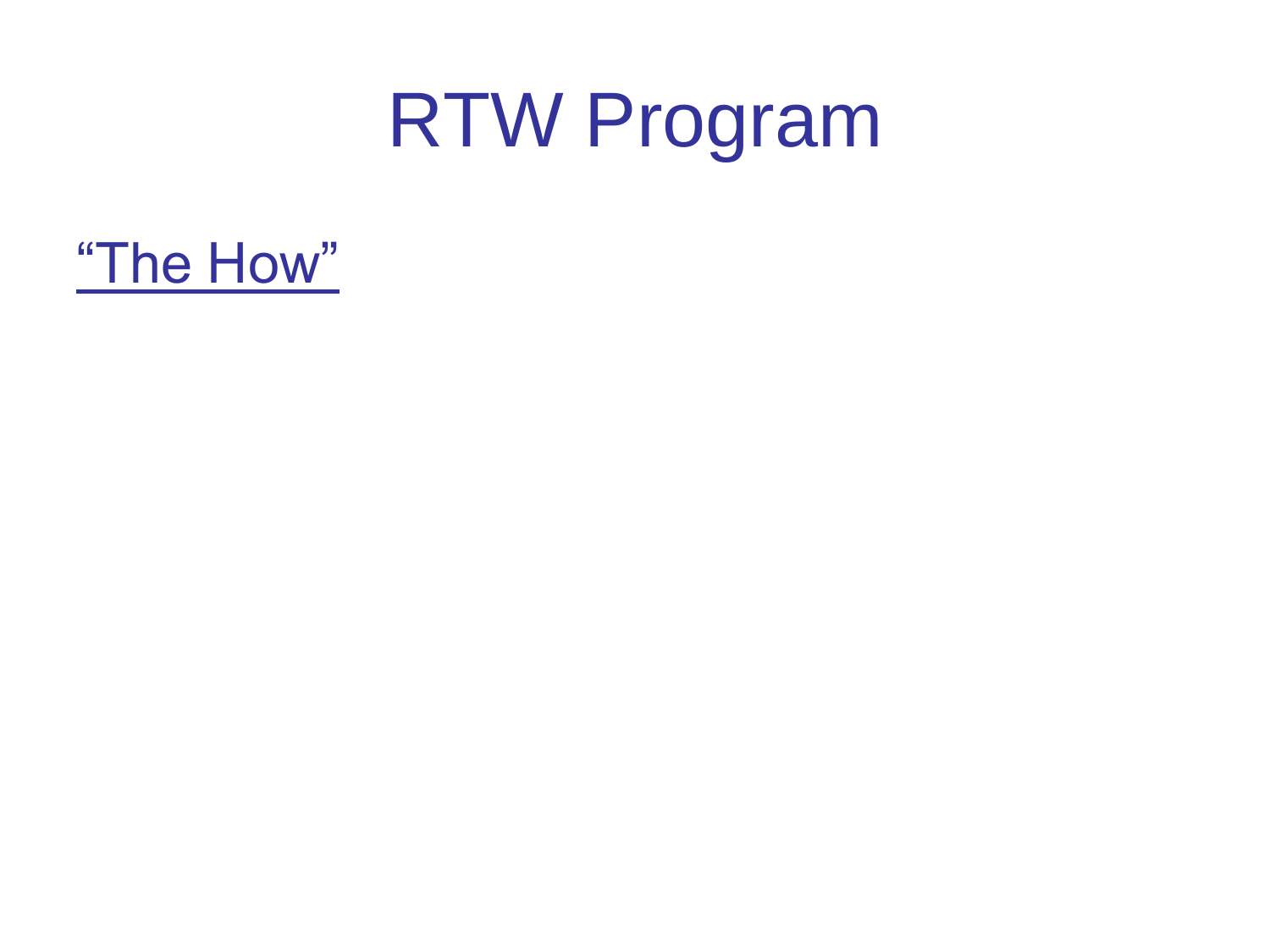#### RTW Step 1. Identifying Barriers- Injured Worker

| <b>TIME</b>             | <b>STEPS</b>                                  | <b>ACTIONS OF RTW COORDINATOR</b>                                                                                                                                                                                                                                                                                                                                                                                                                                                                                                                                                                                                                                                                                                                                                           |
|-------------------------|-----------------------------------------------|---------------------------------------------------------------------------------------------------------------------------------------------------------------------------------------------------------------------------------------------------------------------------------------------------------------------------------------------------------------------------------------------------------------------------------------------------------------------------------------------------------------------------------------------------------------------------------------------------------------------------------------------------------------------------------------------------------------------------------------------------------------------------------------------|
| <b>Weeks</b><br>$0 - 4$ | <b>Step 1. Identifying</b><br>barriers to RTW | a) Interview the client/injured worker:<br>obtain pertinent client information, history of<br>$\bullet$<br>injury, occupational information, employment<br>history, past claims, health information and<br>employer information.<br>build therapeutic rapport, explain RTW<br>$\bullet$<br>coordination, assess therapeutic needs (physical)<br>and psychosocial), assess relationship with<br>employer and perception of job demands, and<br>discuss barriers and facilitators to RTW.<br>provide education and reassurance and provide<br>$\bullet$<br>educational material<br>obtain names of contact individuals at<br>$\bullet$<br>workplace, supervisor and decision maker<br>obtain consent to contact employer/Union rep<br>$\bullet$<br>(client may be asked to contact Union rep) |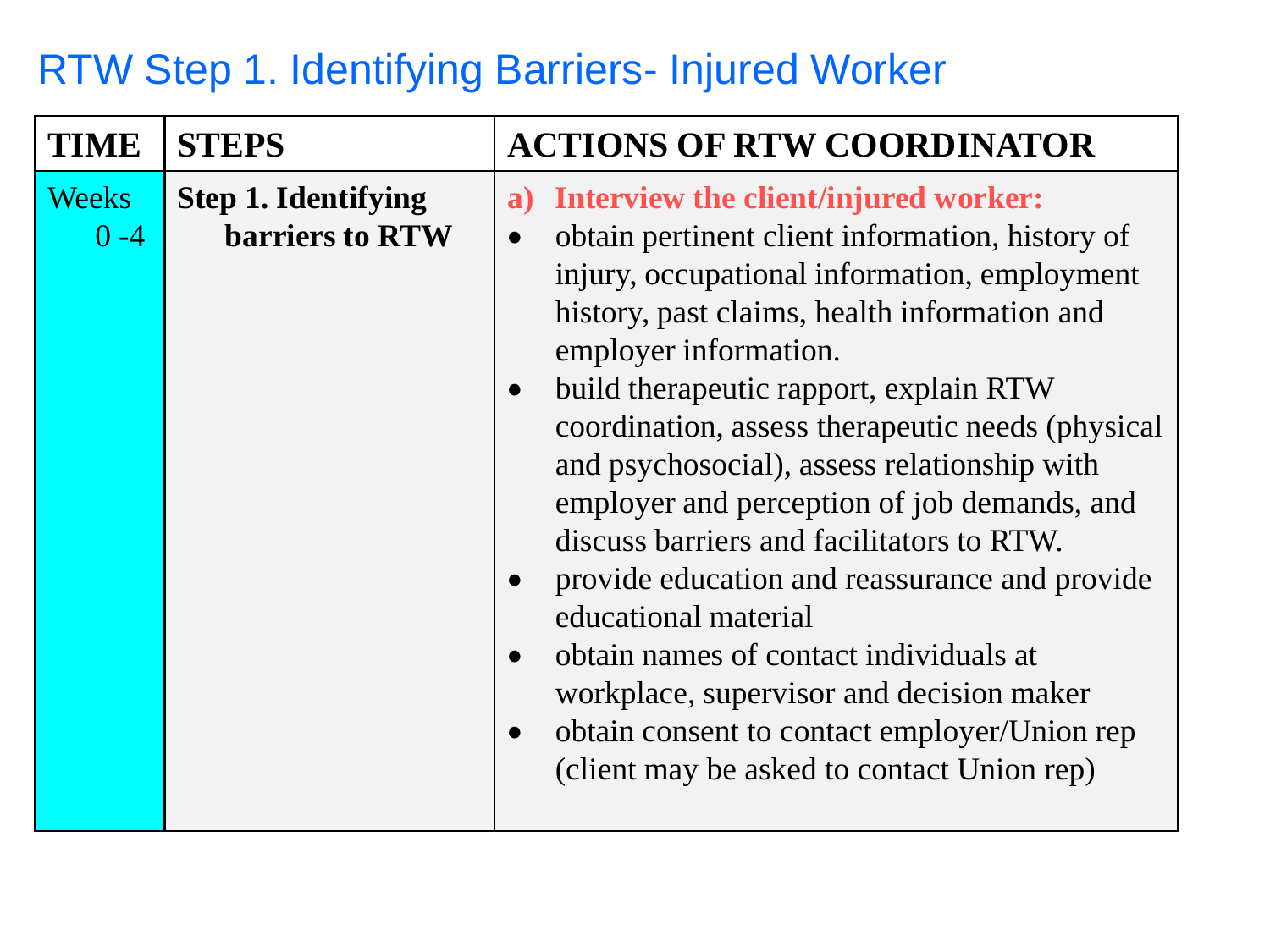### RTW Step 1. Identifying Barriers- Injured Worker

#### **RTW Barriers perceived by Worker**

What are the things (barriers/obstacles/problems) that keep you from returning to work? (Probes-pain? physical factors? Work demands? Relationships at work? stress work/home? Family? What are the MOST important things (barriers/obstacles/problem) that keeps you from returning to work? (Rank most to least important)

| <b>Barriers</b> | Rank |
|-----------------|------|
| 1.              |      |
|                 |      |
| 2.              |      |
|                 |      |
| 3.              |      |
|                 |      |
| 4.              |      |
|                 |      |
| 5.              |      |
|                 |      |
| 6.              |      |
|                 |      |
| 7.              |      |
|                 |      |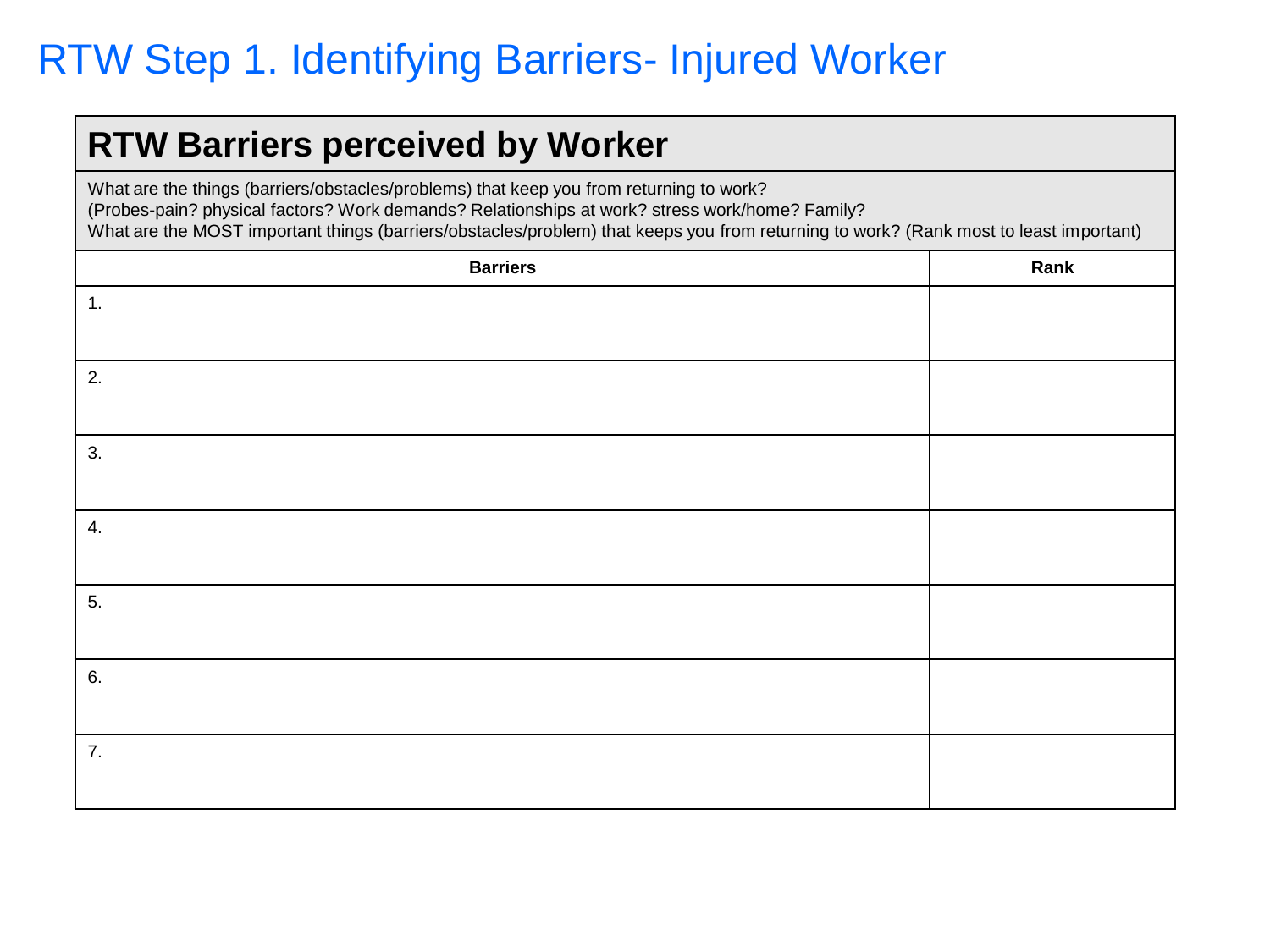#### RTW Step 1. Identifying Barriers- Injured Worker

| <b>Barriers perceived by</b><br><b>RTWC</b>             | yes | no | $\boldsymbol{?}$ | <b>Notes</b> |
|---------------------------------------------------------|-----|----|------------------|--------------|
| <b>Psychosocial</b>                                     |     |    |                  |              |
| Fear of re-injury                                       |     |    |                  |              |
| Catastrophizing                                         |     |    |                  |              |
| Depressed mood                                          |     |    |                  |              |
| <b>Negative expectation</b>                             |     |    |                  |              |
| Activity avoidance                                      |     |    |                  |              |
| Pain focused                                            |     |    |                  |              |
| Lack of social network<br>Family/friends/co-<br>workers |     |    |                  |              |
| Other                                                   |     |    |                  |              |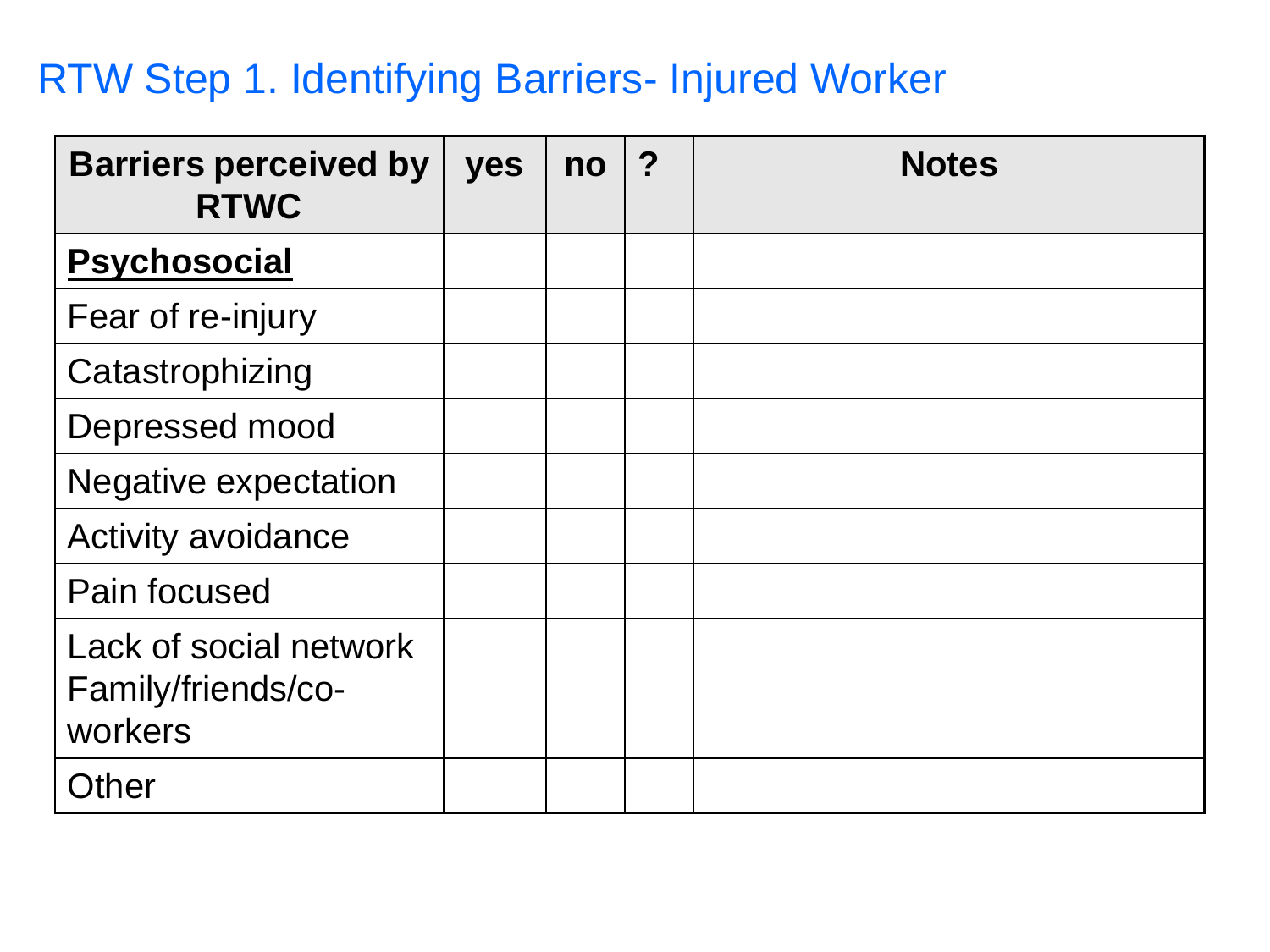### RTW Step 1. Identifying Barriers- WSIB

| <b>TIME</b>             | <b>STEPS</b>                           | <b>ACTIONS OF RTW COORDINATOR</b>                                                                                                                                                                                                                |
|-------------------------|----------------------------------------|--------------------------------------------------------------------------------------------------------------------------------------------------------------------------------------------------------------------------------------------------|
| <b>Weeks</b><br>$0 - 4$ | Step 1. Identifying<br>barriers to RTW | b) Contact with WSIB (phone):<br>• establish working relationship and<br>collaboration.<br>• obtain authorization for worksite<br>assessment/RTWC<br>• discuss barriers to RTW<br>document/rank barriers<br>• suggest teleconference with client |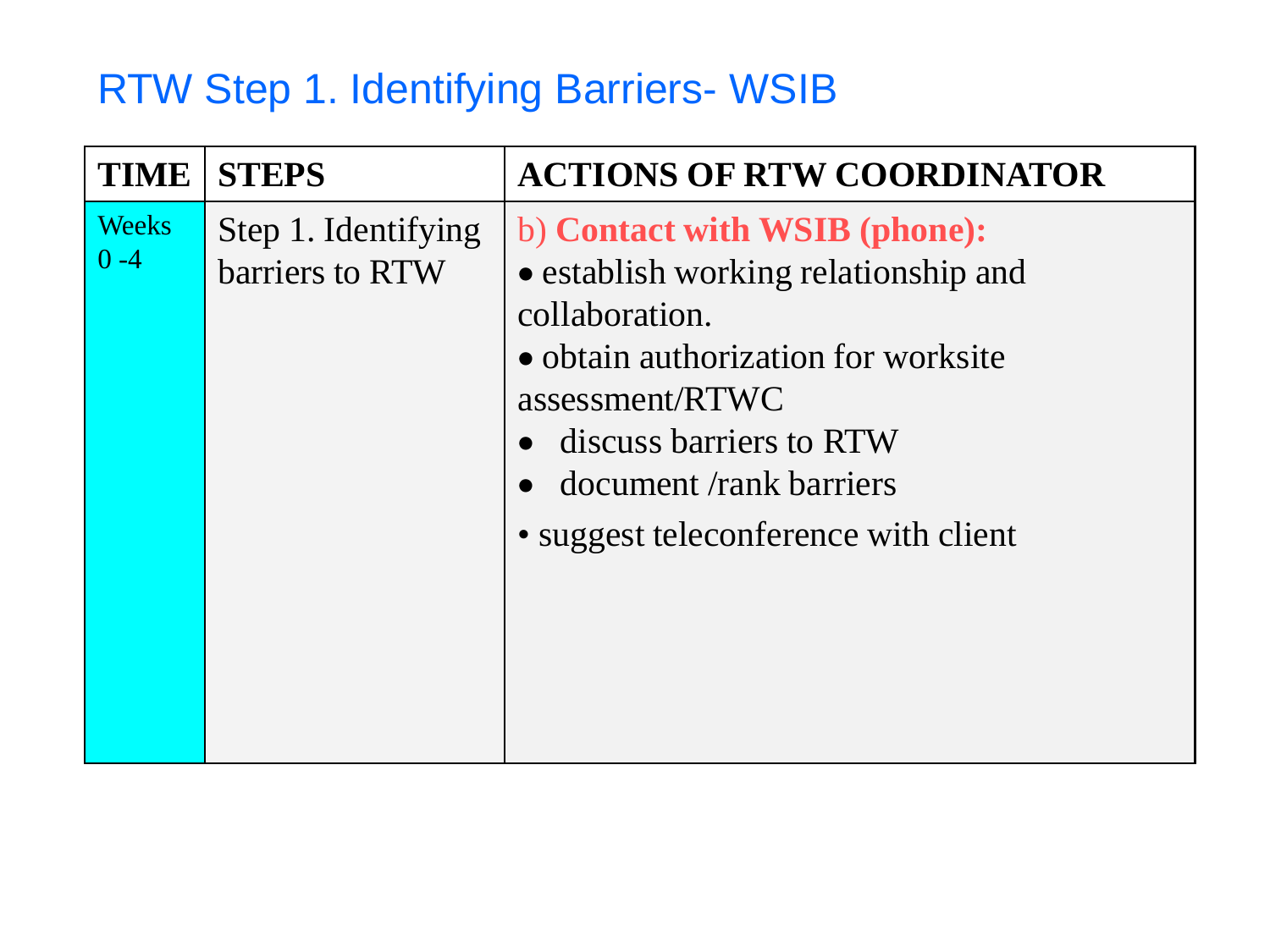#### RTW Step 1. Identifying Barriers- Health care Providers

| <b>TIME</b>                        | <b>STEPS</b>                           | <b>ACTIONS OF RTW COORDINATOR</b>                                                                                                                                       |
|------------------------------------|----------------------------------------|-------------------------------------------------------------------------------------------------------------------------------------------------------------------------|
| <b>Weeks</b><br>$\overline{0} - 4$ | Step 1. Identifying<br>barriers to RTW | e) Contact health care providers<br>(phone/fax)<br>develop collaboration /relationship<br>request FAF if necessary<br>Discuss barriers to RTW<br>Document/rank barriers |
|                                    |                                        | Physician's tool kit                                                                                                                                                    |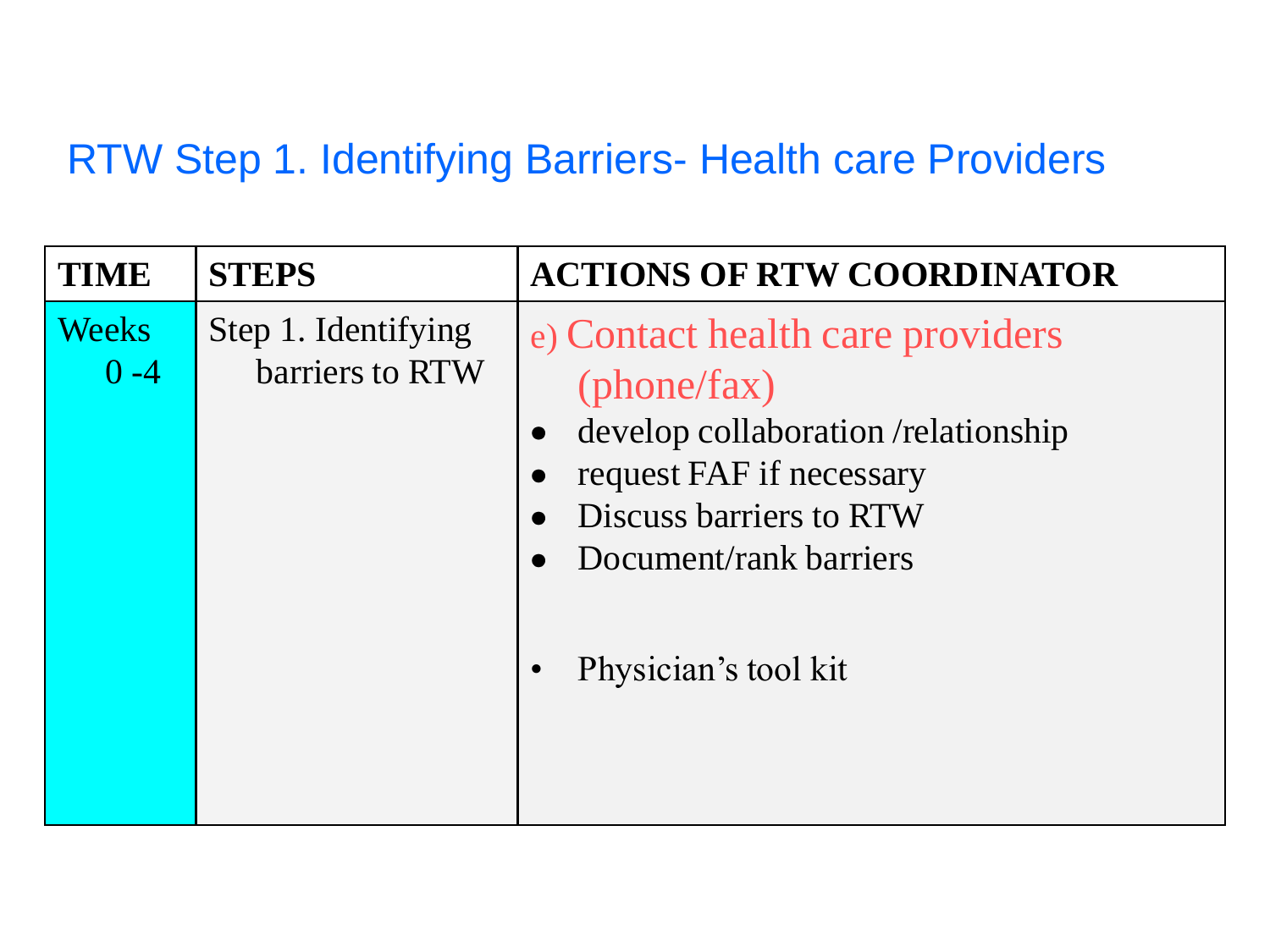#### RTW Step 1. Identifying Barriers- Employer

| <b>TIME</b>             | <b>STEPS</b>                              | <b>ACTIONS OF RTW COORDINATOR</b>                                                                                                                                                                                                                                                                                                                                                                                                                                                                                                                                                                    |
|-------------------------|-------------------------------------------|------------------------------------------------------------------------------------------------------------------------------------------------------------------------------------------------------------------------------------------------------------------------------------------------------------------------------------------------------------------------------------------------------------------------------------------------------------------------------------------------------------------------------------------------------------------------------------------------------|
| <b>Weeks</b><br>$0 - 4$ | Step 1.<br>Identifying<br>barriers to RTW | d) Contact the employer (phone):<br>• contact appropriate decision maker at worksite<br>(occupational health and safety person, human resources<br>representative or disability manager) and explain RTW<br>coordination.<br>• discuss pre-injury job performance and willingness to<br>engage in work accommodation<br>• discuss barriers and facilitators to RTW.<br>• contact if necessary supervisor, HSA and union rep. Discuss<br>barriers and facilitators to RTW<br>• request meeting at workplace with client, decision maker,<br>supervisor, and Union rep. Confirm meeting date and time. |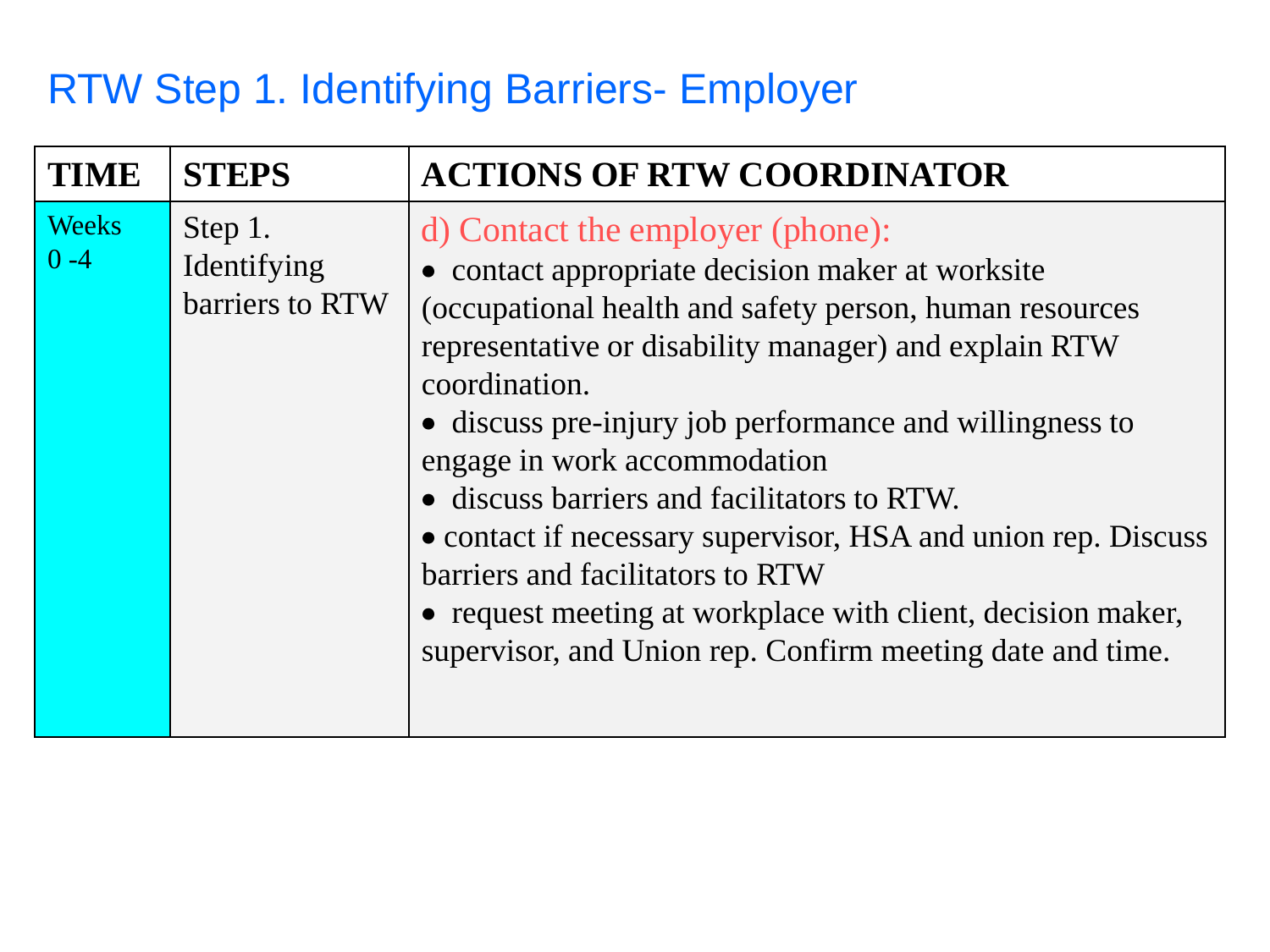#### RTW Step 1. Identifying Barriers- Employer

| <b>Barriers perceived - RTWC</b>                   | yes | no | $\boldsymbol{P}$ | <b>Notes</b> |
|----------------------------------------------------|-----|----|------------------|--------------|
| Workplace                                          |     |    |                  |              |
| <b>Work satisfaction</b>                           |     |    |                  |              |
| High physical load                                 |     |    |                  |              |
| Low job control                                    |     |    |                  |              |
| Low supervisor/co-workers<br>support               |     |    |                  |              |
| Lack of communication with<br>workplace/supervisor |     |    |                  |              |
| Unsafe work/ergonomic<br>design/equipment          |     |    |                  |              |
| High stress/pace/demand                            |     |    |                  |              |
| Other issues                                       |     |    |                  |              |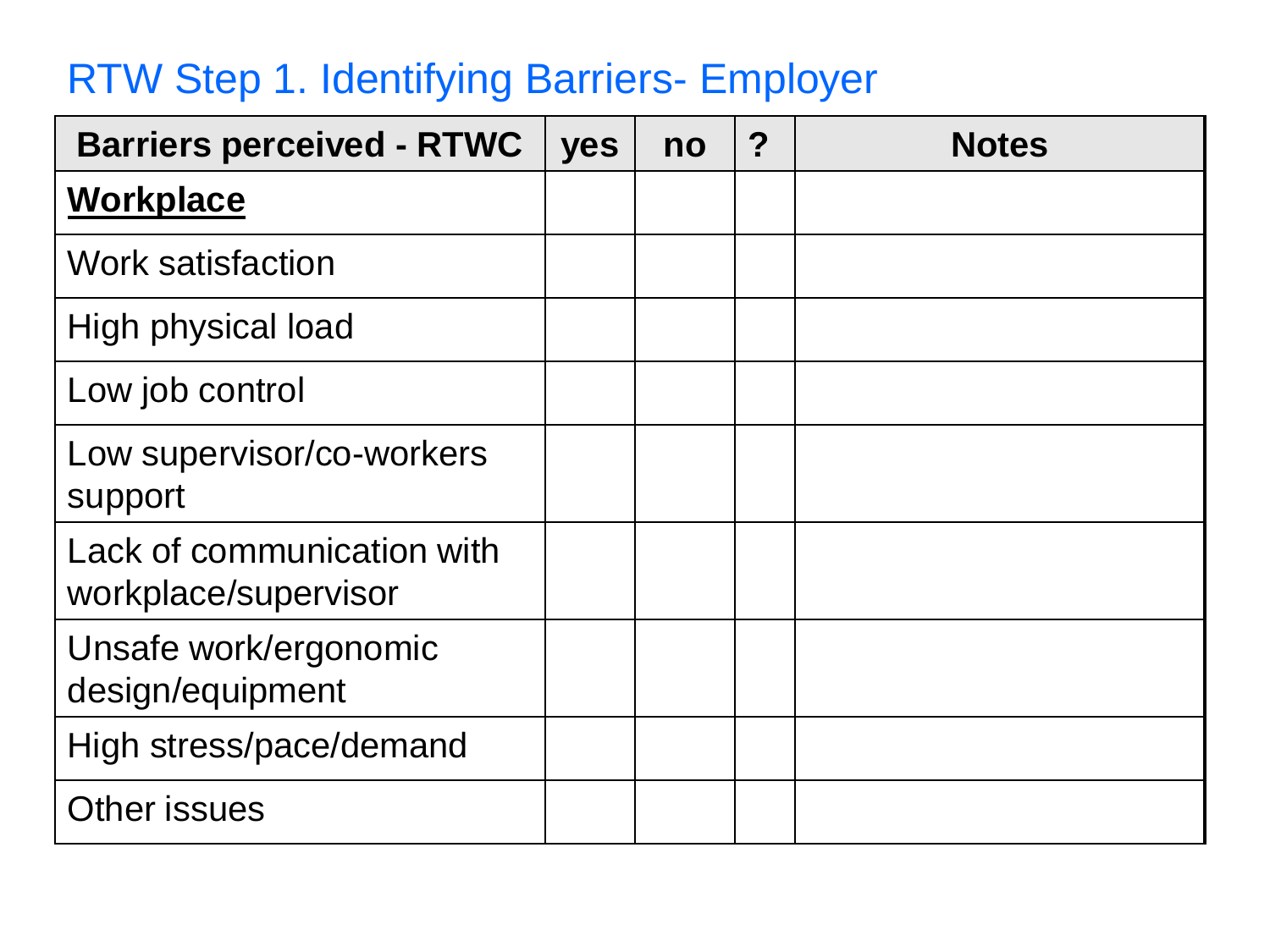### RTW Step 2. Identifying Solutions

| TIME                    | <b>STEPS</b>                             | <b>ACTIONS OF RTW COORDINATOR</b>                                                                                                                                                                                                                                                                                                                                                                                                                                                                                 |
|-------------------------|------------------------------------------|-------------------------------------------------------------------------------------------------------------------------------------------------------------------------------------------------------------------------------------------------------------------------------------------------------------------------------------------------------------------------------------------------------------------------------------------------------------------------------------------------------------------|
| $0 - 4$<br><b>weeks</b> | Step 2. Identifying<br>solutions for RTW | a) Meeting at workplace:<br>• mediate the meeting with the client,<br>workplace decision maker, supervisor, union<br>rep and client legal rep (if applicable).<br>• list all barriers obtained in Step 1 and group<br>similar barriers together.<br>• Ask each member to prioritize the barriers and<br>obtain group consensus on high to low priority<br>barriers.<br>• ask each member to list all possible solutions<br>for each prioritized barrier and obtain consensus<br>on high to low priority solutions |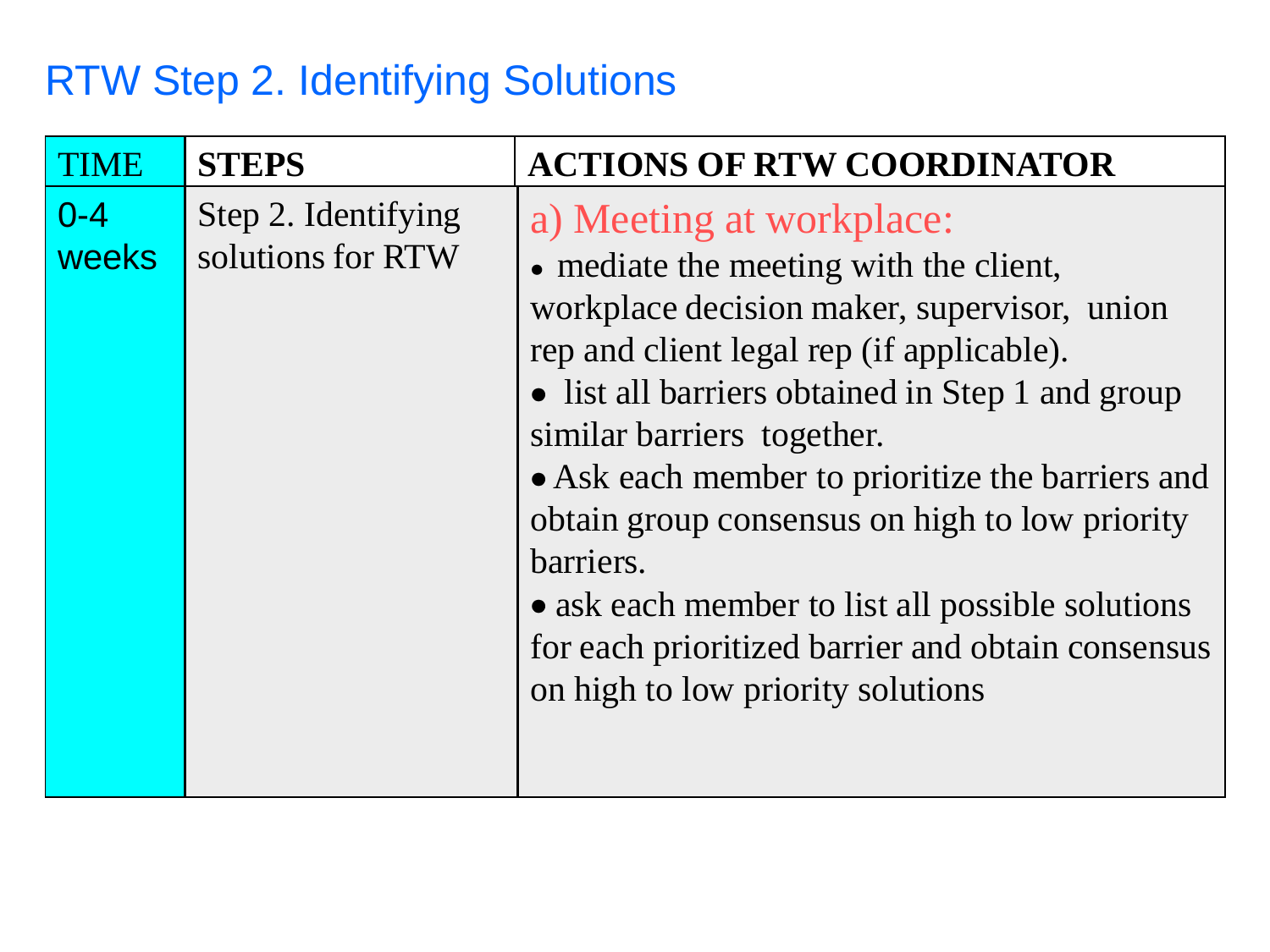### RTW Step 2. Identifying Solutions

| TIME             | <b>STEPS</b>                             | <b>ACTIONS OF RTW COORDINATOR</b>                                                                                                                                                                                                                                                             |
|------------------|------------------------------------------|-----------------------------------------------------------------------------------------------------------------------------------------------------------------------------------------------------------------------------------------------------------------------------------------------|
| $0 - 4$<br>weeks | Step 2. Identifying<br>solutions for RTW | a) Meeting at workplace:<br>• consensus on priority and feasible solutions<br>• discuss who will be responsible and<br>accountable for implementing RTW solutions<br>(shared responsibility)<br>• negotiate a RTW plan and RTW date<br>• document agreed solutions and negotiated<br>RTW plan |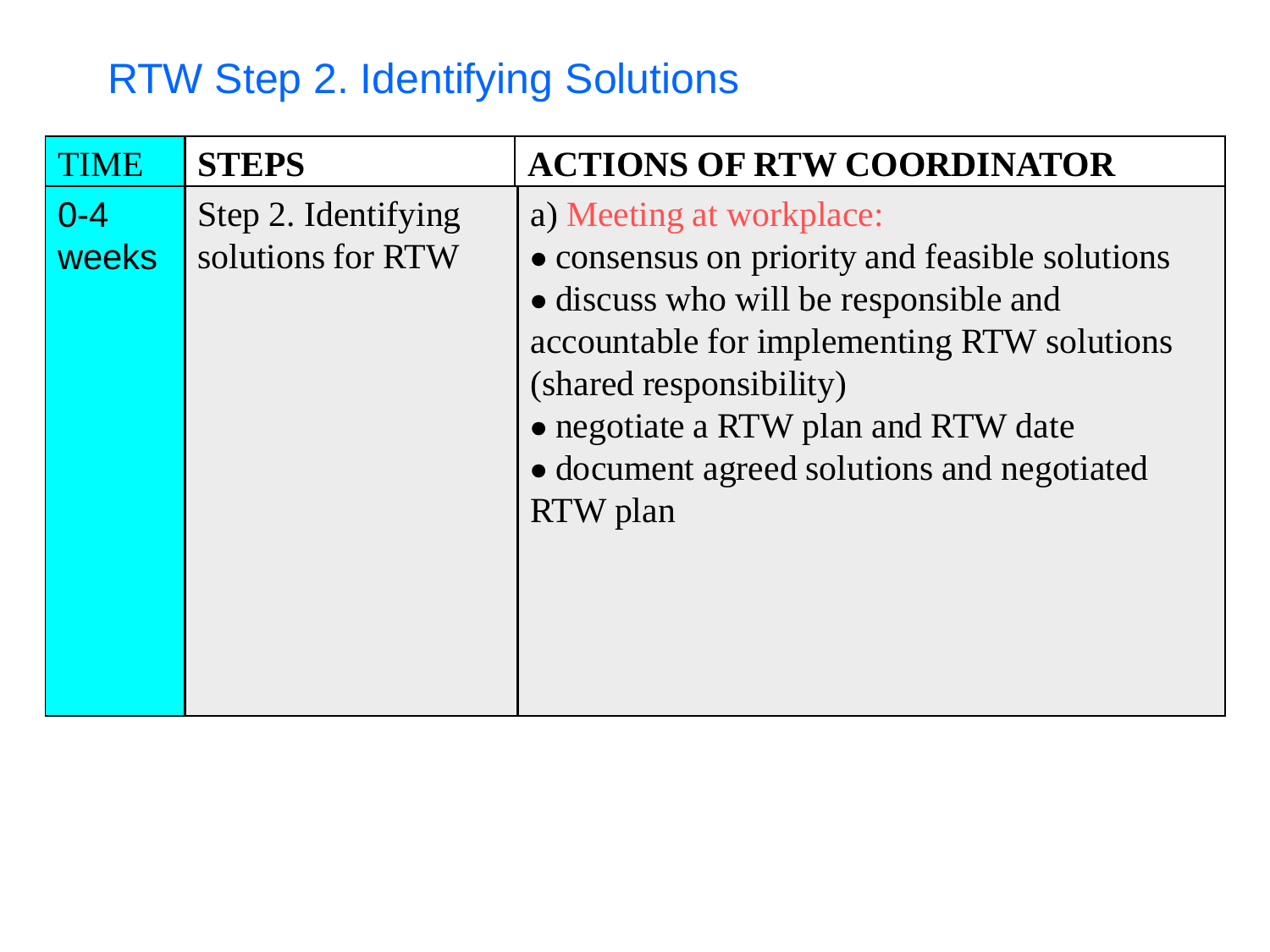#### RTW Step 2. Identifying Solutions

| TIME             | <b>STEPS</b>                             | <b>ACTIONS OF RTW COORDINATOR</b>                                                                                                                                                                                                                                                                                                   |
|------------------|------------------------------------------|-------------------------------------------------------------------------------------------------------------------------------------------------------------------------------------------------------------------------------------------------------------------------------------------------------------------------------------|
| $0 - 4$<br>weeks | Step 2. Identifying<br>solutions for RTW | b) Tour worksite with client/supervisor/decision<br>maker:<br>• assess safety<br>assess work demands<br>• review/assess agreed modifications<br>(solutions) and their implementation<br>• ensure client feels empowered by process<br>• provide reassurance and positive<br>reinforcement<br>• document additional agreed solutions |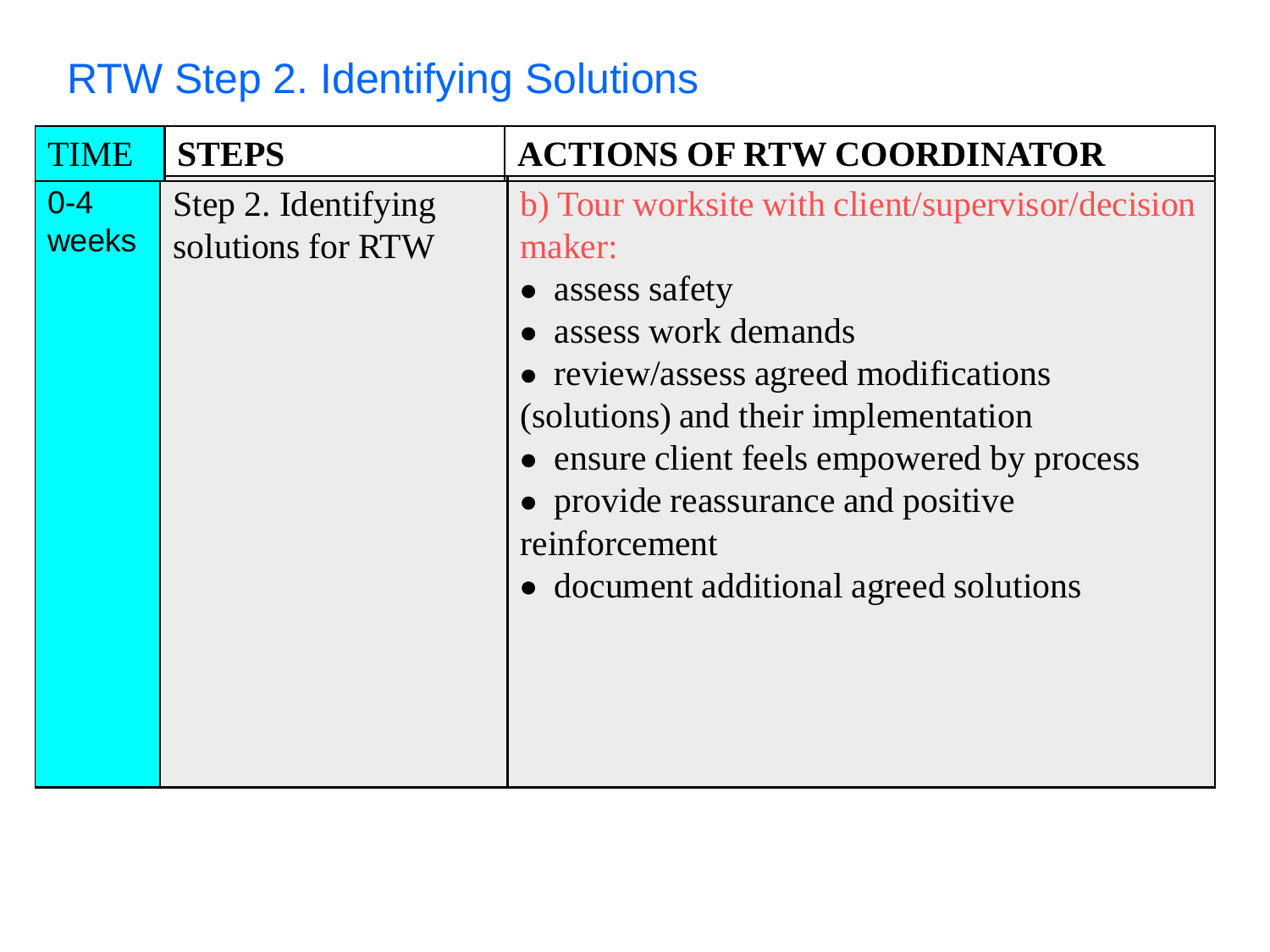### RTW Step 3. Prepare RTW Plan

| <b>Time</b>             | <b>Steps</b>                                                              | <b>ACTIONS OF RTW COORDINATOR</b>                                                                                                                                                                                                                                                                                           |
|-------------------------|---------------------------------------------------------------------------|-----------------------------------------------------------------------------------------------------------------------------------------------------------------------------------------------------------------------------------------------------------------------------------------------------------------------------|
| $0 - 4$<br><b>weeks</b> | Step 3.<br><b>Preparation for</b><br>implementation of<br><b>RTW</b> plan | Write worksite report<br>a)<br>list goals and objectives of RTW plan<br>outline identified solutions<br>identify who will be responsible for<br>$\bullet$<br>implementing solutions<br>set time-table for implementation and<br><b>RTW</b><br>include educational material<br>obtain commitment from client and<br>employer |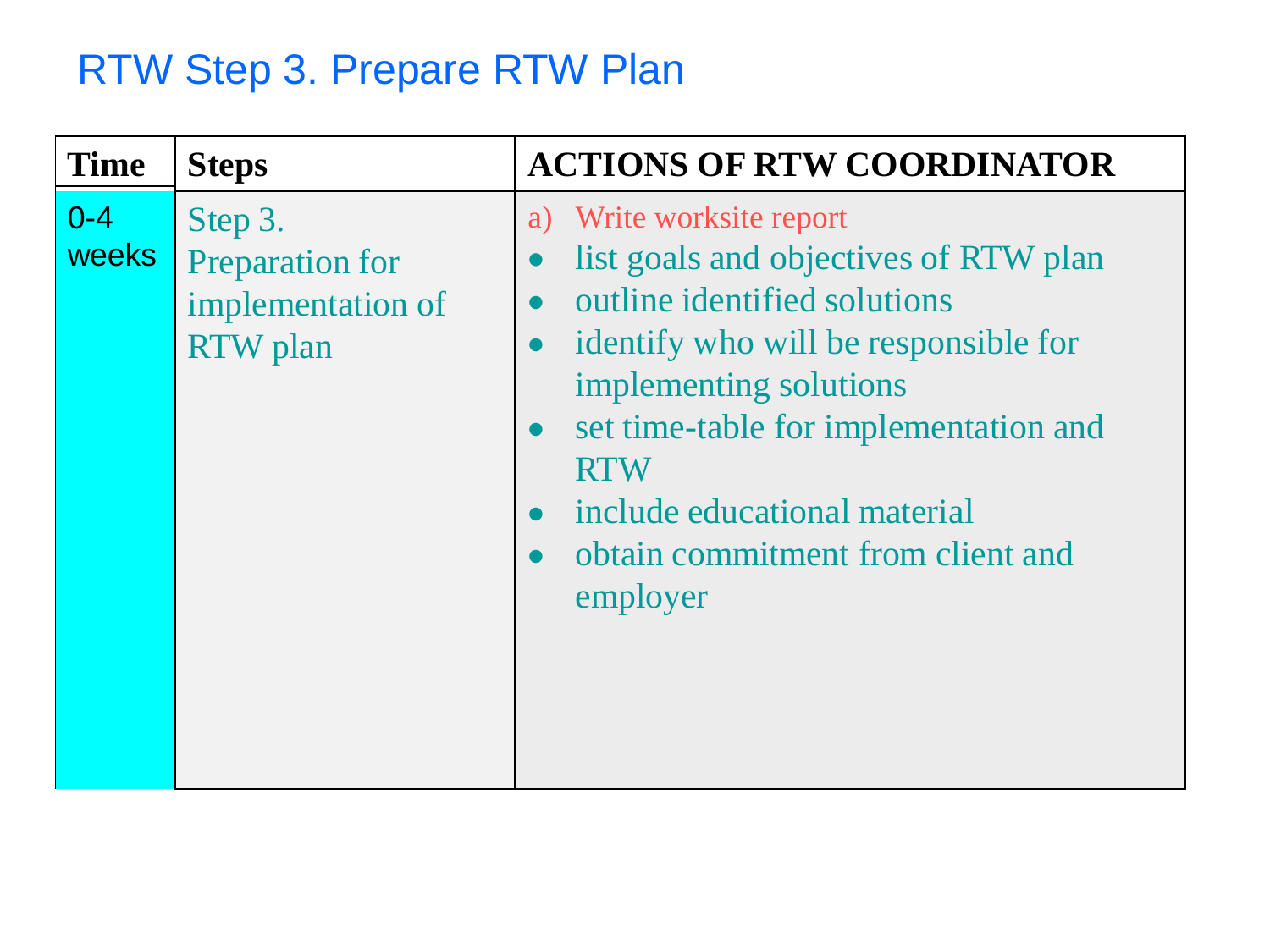#### RTW Step 3. Prepare RTW Plan

| <b>Time</b>             | <b>Steps</b>                                                    | <b>ACTIONS OF RTW COORDINATOR</b>                                                                                                           |
|-------------------------|-----------------------------------------------------------------|---------------------------------------------------------------------------------------------------------------------------------------------|
| $0 - 4$<br><b>weeks</b> | <b>Step 3. Preparation</b><br>for implementation<br>of RTW plan | Write worksite report<br>a)<br>provide psychosocial support<br>$\bullet$<br>(coaching) using cognitive behavioural<br>approach where needed |
|                         |                                                                 | <b>Contact HCP</b><br>b)<br>Contact health care providers<br>$(fax/phone)$ :<br>send copy of RTW report<br>obtain support for RTW plan      |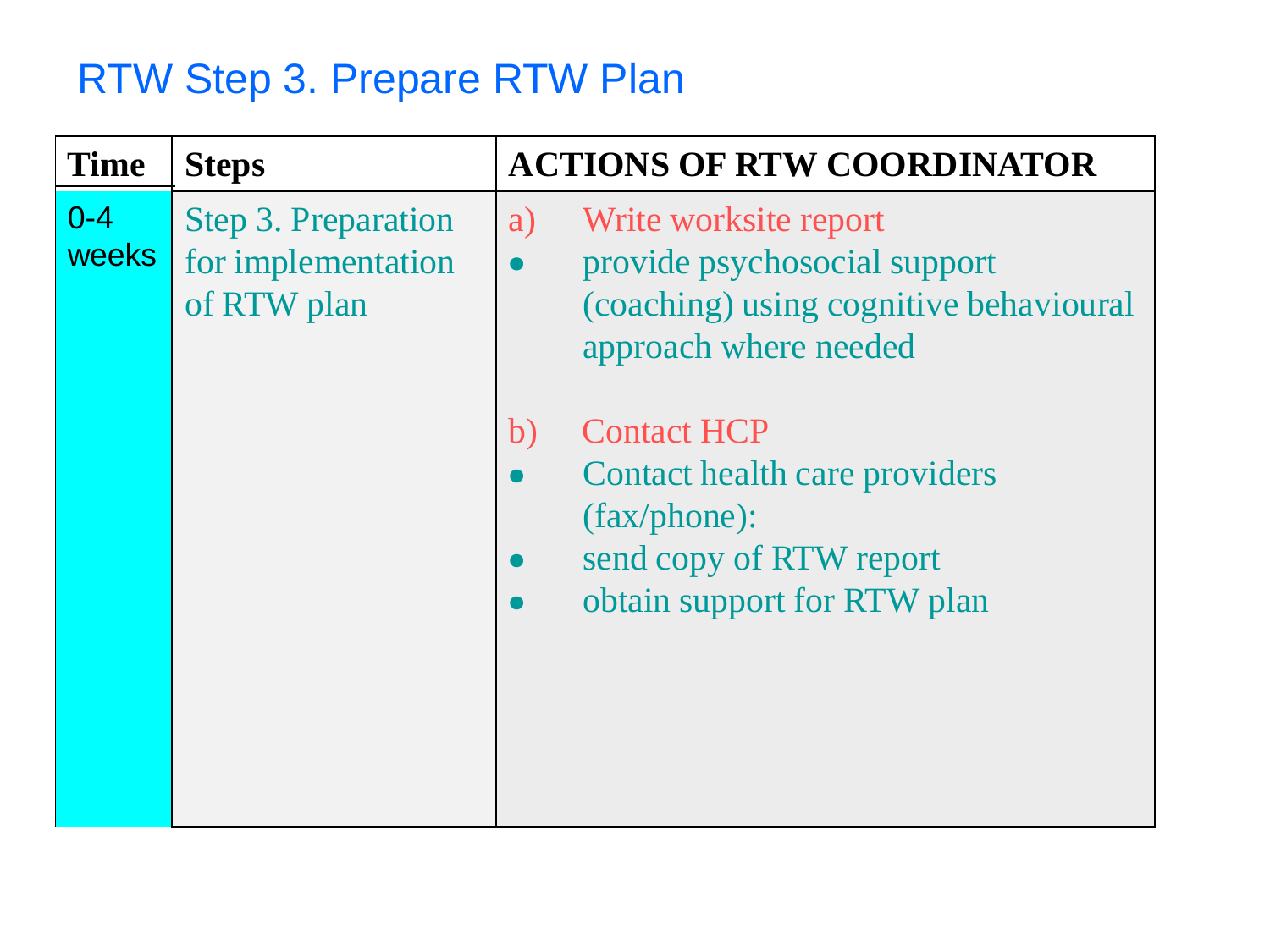#### RTW Step 3. Prepare RTW Plan

| <b>Time</b>             | <b>Steps</b>                                                    | <b>ACTIONS OF RTW COORDINATOR</b>                                                                                                                                                      |
|-------------------------|-----------------------------------------------------------------|----------------------------------------------------------------------------------------------------------------------------------------------------------------------------------------|
| $0 - 4$<br><b>weeks</b> | <b>Step 3. Preparation</b><br>for implementation<br>of RTW plan | a) Contact WSIB (fax/phone):<br>send copy of RTW report<br>$\bullet$<br>obtain authorization to proceed with RTW<br>$\bullet$<br>plan<br>document authorization from WSIB<br>$\bullet$ |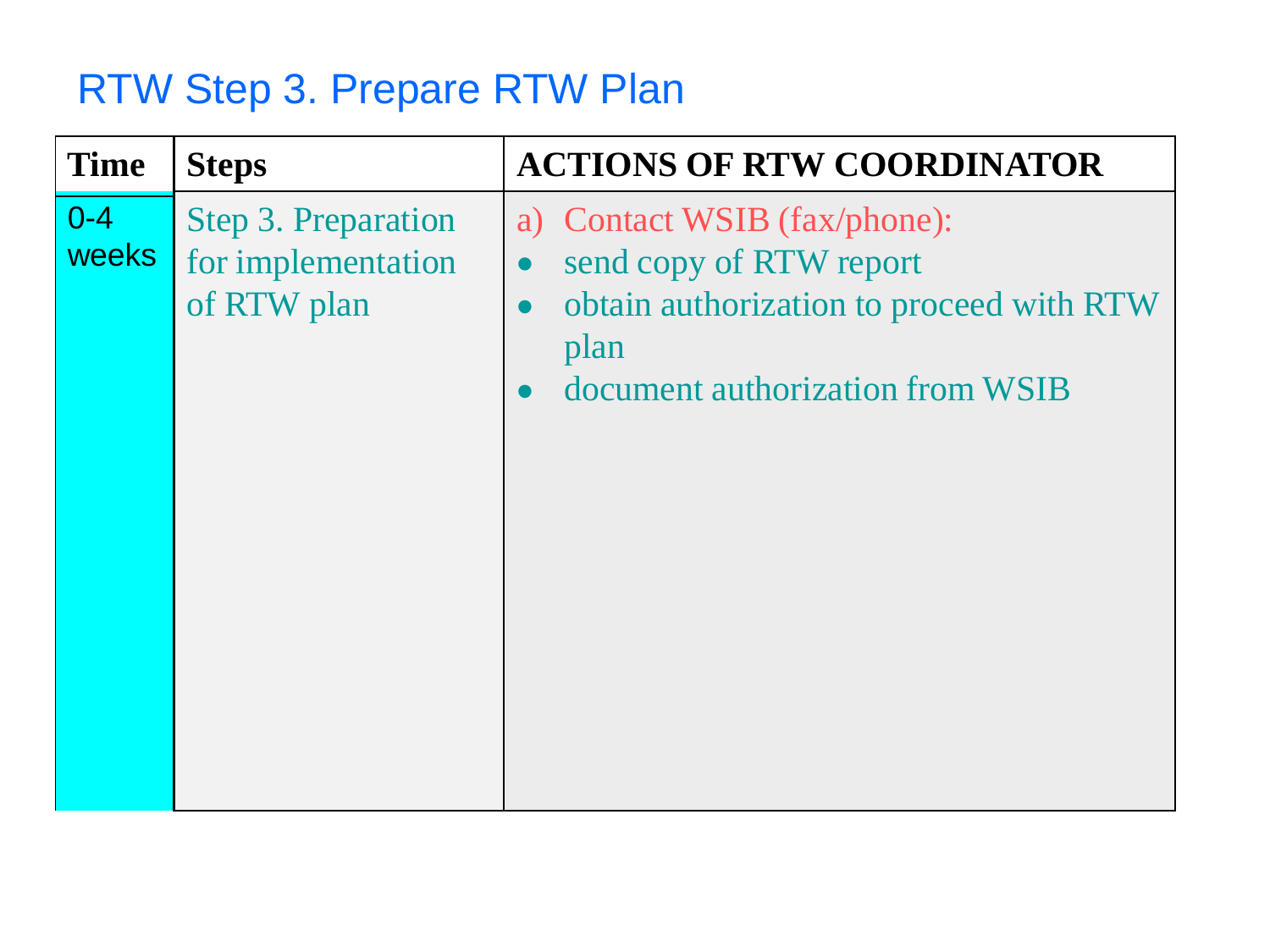### RTW Step 4. Implementation of Plan

| TIME                    | <b>STEPS</b>                                    | <b>ACTIONS OF RTW COORDINATOR</b>                                                                                                                                                                                                                                         |
|-------------------------|-------------------------------------------------|---------------------------------------------------------------------------------------------------------------------------------------------------------------------------------------------------------------------------------------------------------------------------|
| $0 - 4$<br><b>weeks</b> | Step 4.<br><b>Implementing RTW</b><br>solutions | a) Client returns to work:<br>• client returns to work on specified time frame<br>and duties<br>• provide reassurance, positive reinforcement<br>and educate on self-management skills                                                                                    |
|                         |                                                 | b) Follow-up contact and coaching:<br>• reinforce the RTW plan with all stakeholders.<br>• use cognitive behavioural approach to deal<br>with potential psychosocial challenges<br>• adjust of RTW plan to accommodate new<br>information or overcome new barriers to RTW |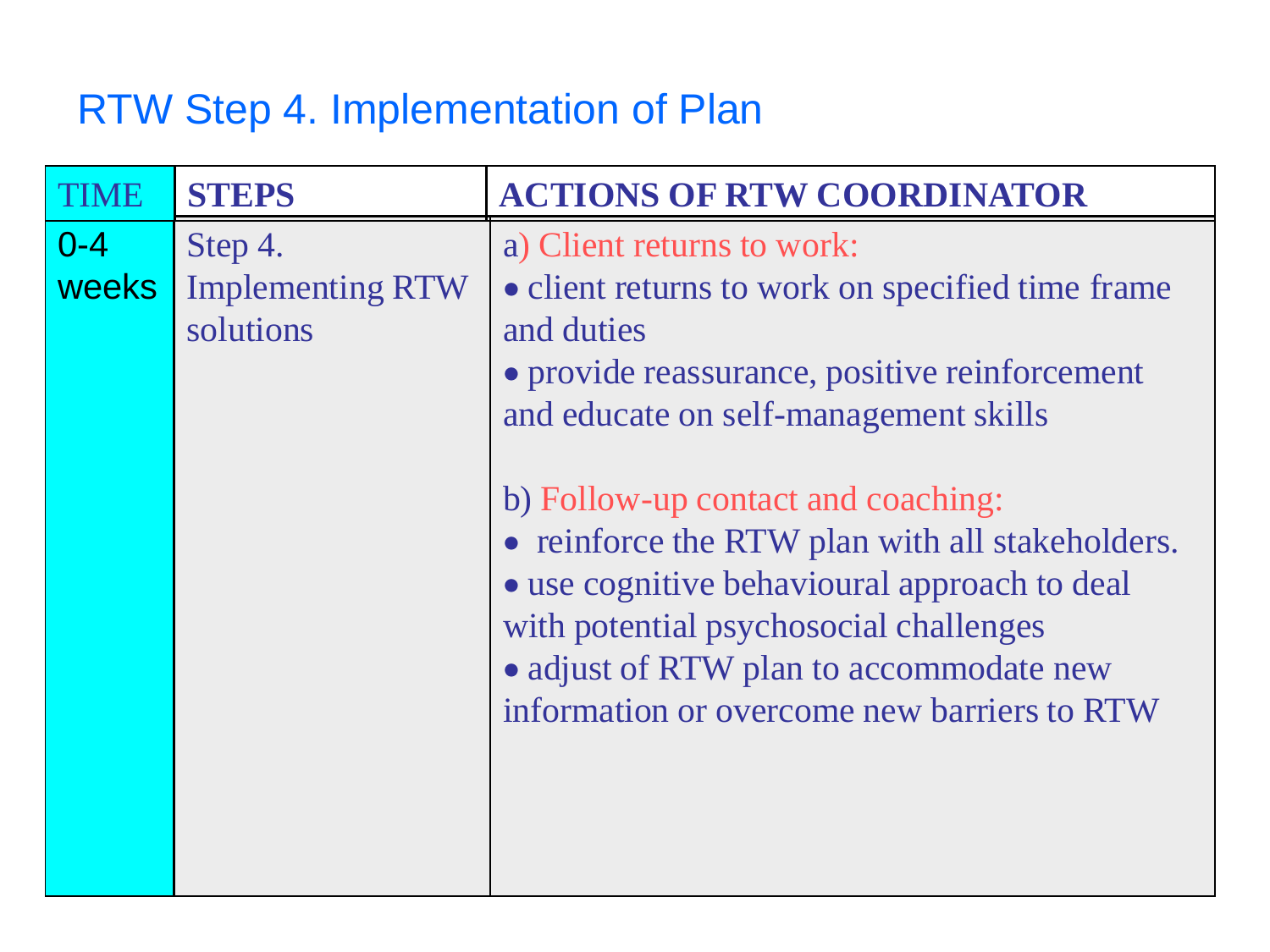#### RTW Step 4. Implementation of Plan

| TIME             | <b>STEPS</b>                                    | <b>ACTIONS OF RTW COORDINATOR</b>                                   |
|------------------|-------------------------------------------------|---------------------------------------------------------------------|
| $0 - 4$<br>weeks | Step 4.<br><b>Implementing RTW</b><br>solutions | • Focus from attending clinical interventions<br>to attending work: |
|                  |                                                 | • Document solutions implemented:                                   |
|                  |                                                 |                                                                     |
|                  |                                                 |                                                                     |
|                  |                                                 |                                                                     |
|                  |                                                 |                                                                     |
|                  |                                                 |                                                                     |
|                  |                                                 |                                                                     |
|                  |                                                 |                                                                     |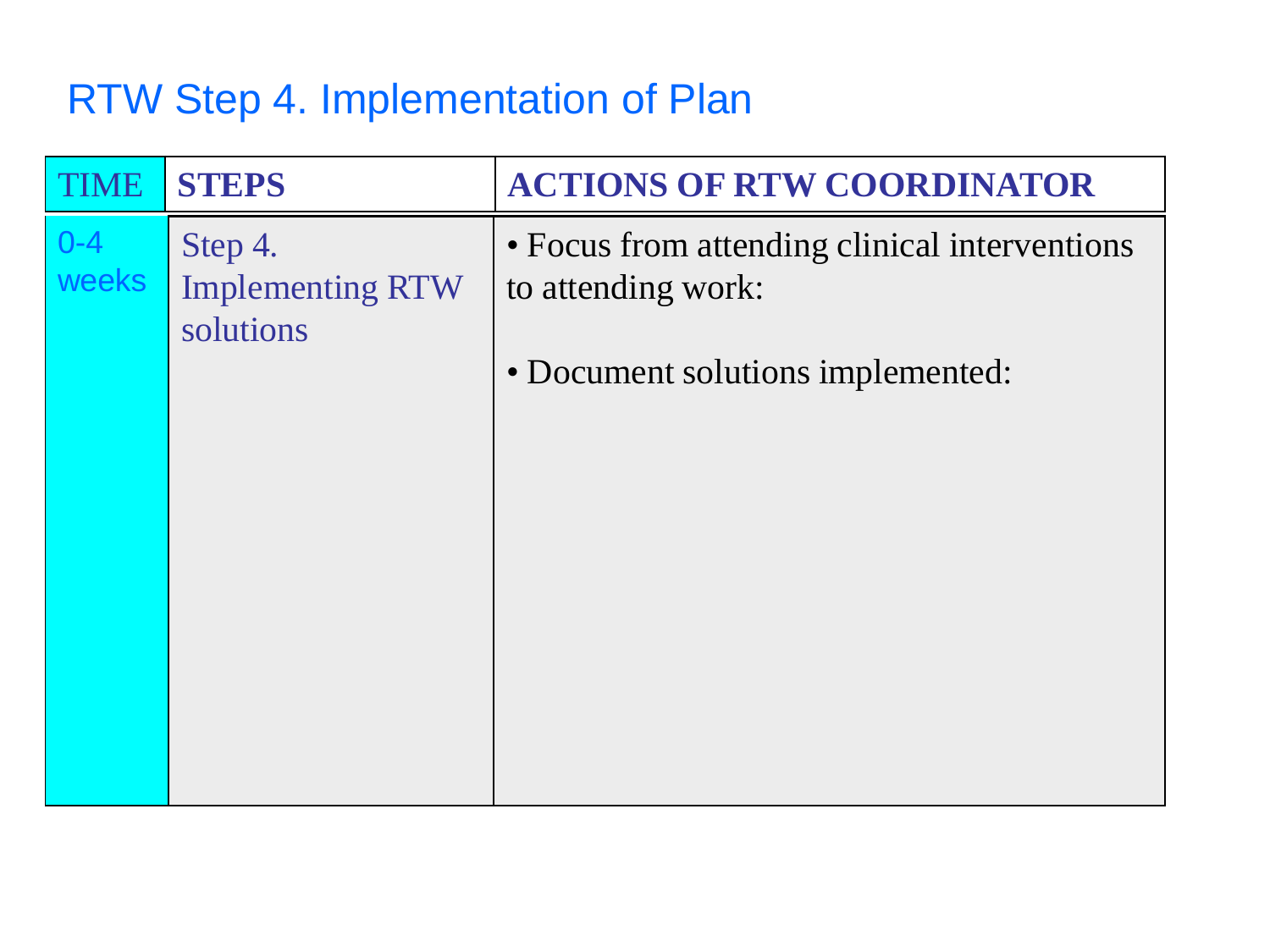### RTW Step 5. Evaluation

| <b>IME</b>              | <b>STEPS</b>                                                    | <b>ACTIONS OF RTW COORDINATOR</b>                                                                                                                                                                                                                                                                                |
|-------------------------|-----------------------------------------------------------------|------------------------------------------------------------------------------------------------------------------------------------------------------------------------------------------------------------------------------------------------------------------------------------------------------------------|
| <b>Weeks</b><br>$4 - 8$ | Step 5. Evaluation of<br><b>RTW</b> plan<br>(post-intervention) | a) Compliance to the intervention:<br>• RTWC complete compliance questionnaire<br>b) Document solutions implemented:<br>• administer implementation questionnaire<br>to client, employer and RTWC on solutions<br>implemented<br>• document whether solutions were<br>implemented fully, partially or not at all |
|                         |                                                                 |                                                                                                                                                                                                                                                                                                                  |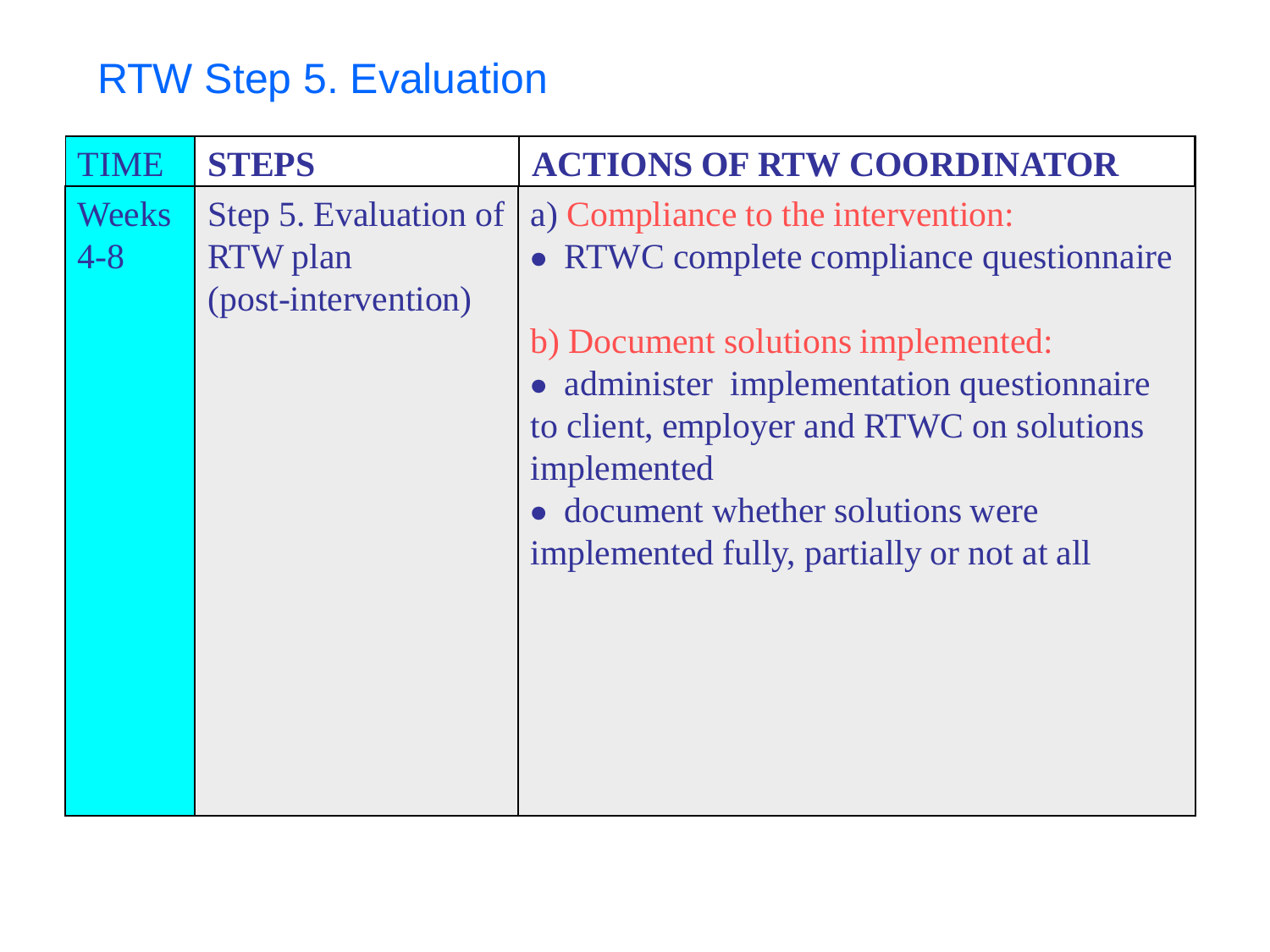### RTW Step 5. Evaluation

|              | <b>STEPS</b>          | <b>ACTIONS OF RTW COORDINATOR</b>            |
|--------------|-----------------------|----------------------------------------------|
| <b>Weeks</b> | Step 5. Evaluation of | c) Feedback on RTW plan/intervention:        |
| $4 - 8$      | <b>RTW</b> plan       | • administer satisfaction questionnaire to   |
|              | (post-intervention)   | client, employer, HCPs and WSIB              |
|              |                       | (satisfaction with process and perceived     |
|              |                       | effectiveness of RTW plan)                   |
|              |                       |                                              |
|              |                       | d) Write progress report to all stakeholders |
|              |                       |                                              |
|              |                       |                                              |
|              |                       |                                              |
|              |                       |                                              |
|              |                       |                                              |
|              |                       |                                              |
|              |                       |                                              |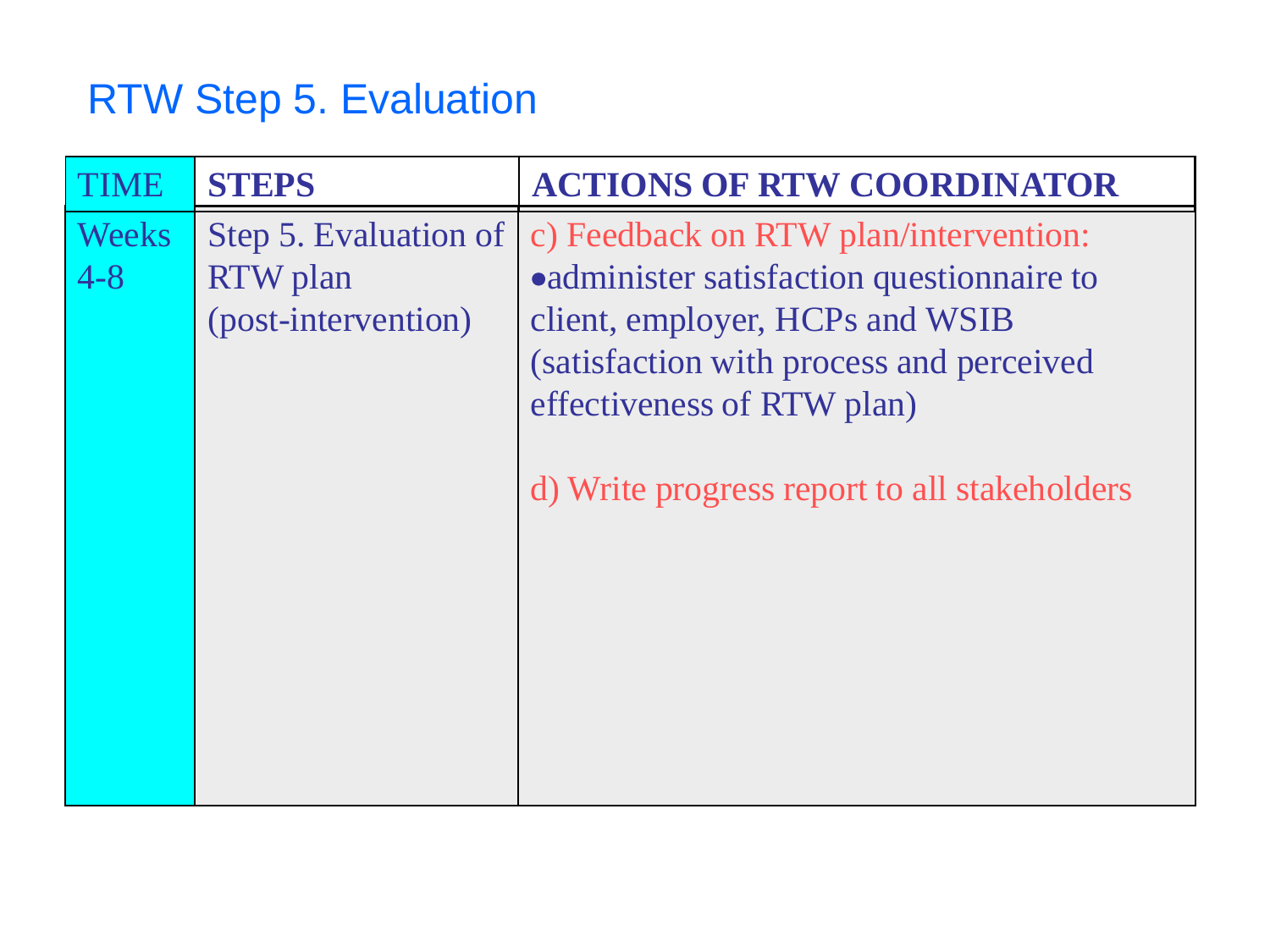## Next Steps

- The RTW Planner
- Evaluation
- Adaptation

- RTW program for claimants off work due to motor vehicle collisions?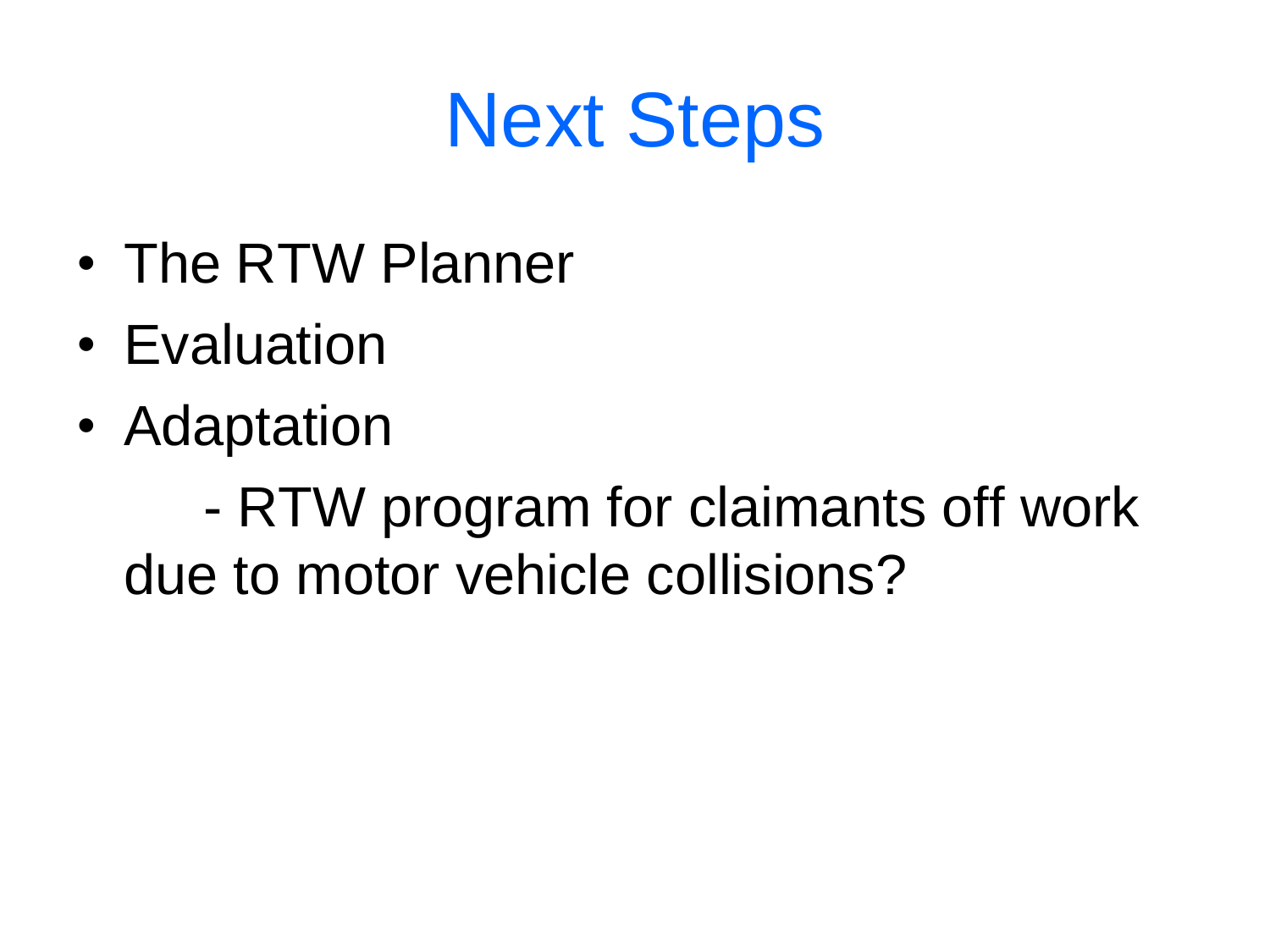## Acknowledgements

### IM Team Members

- Dr. Sophie Sokaridis
- Dr. David Cassidy
- Dr. Ivan Steenstra
- Dr. Howard Hamer
- Dr. Michele Schofield
- Stephanie Wyeld
- Bhupinder Bains
- Dr. Eleanor Boyle
- Marnie Perlis
- Michael Oates
- Susan Cowling
- Karen Maclellan
- Dr. Pierre Côté
- Dr. Simon Carette
- RTWC-Rehab Solution UHN

Funded by WSIB Bridging the Gap Grant